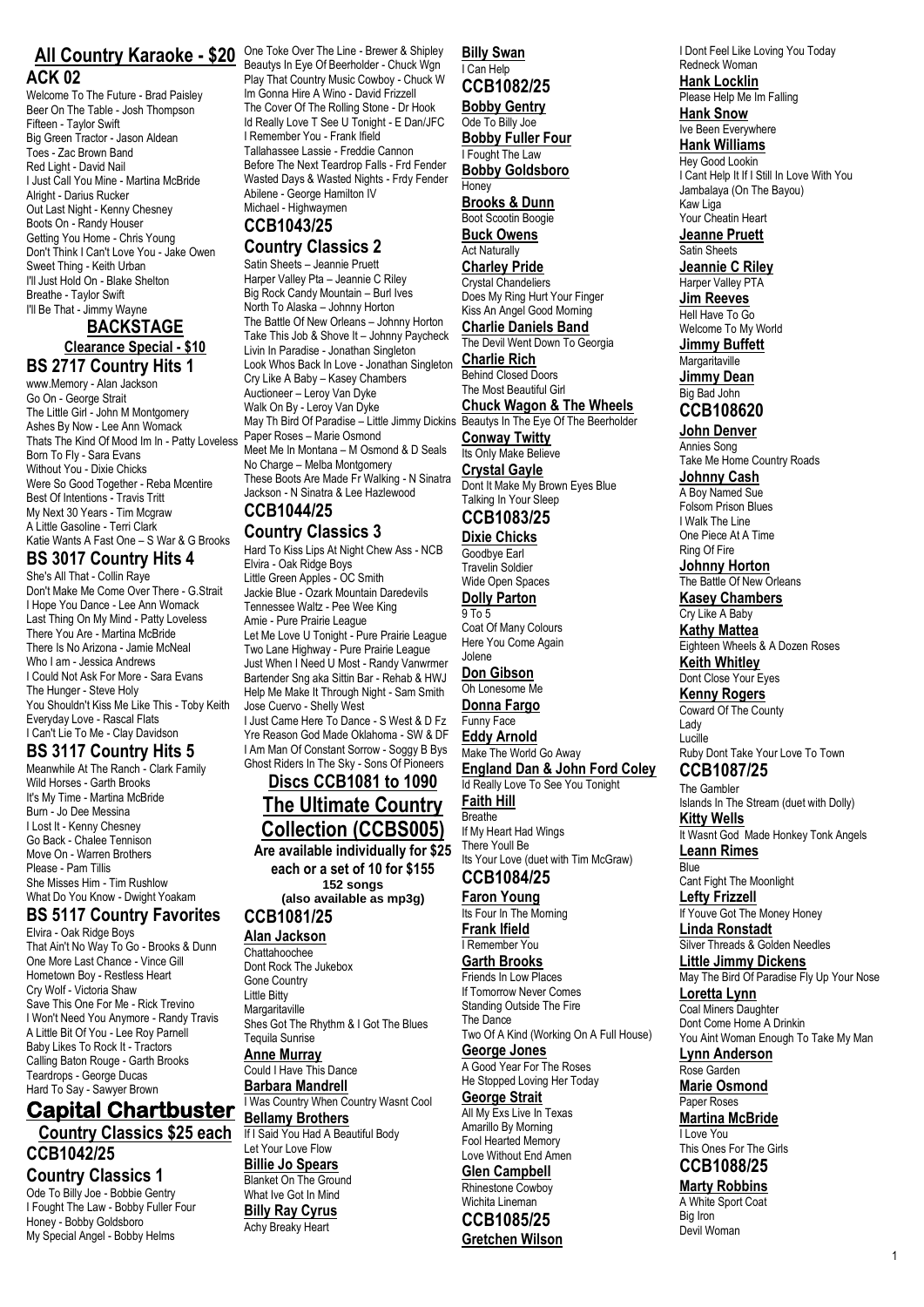El Paso Singing The Blues **Melba Montgomery** No Charge **Merle Haggard** Okie From Muskogee **Nancy Sinatra & Lee Hazlewood** Jackson

# **Oak Ridge Boys**

Elvira **OC Smith** Little Green Apples **Patsy Cline Crazy** I Fall To Pieces Shes Got You

Sweet Dreams Walkin After Midnight **CCB1089/25**

**Pee Wee King** Tennessee Waltz **Randy Travis** Forever & Ever Amen

**Randy Vanwarmer** Just When I Needed You Most

**Ray Price** For The Good Times Heartaches By The Number

**Reba McEntire** Consider Me Gone

Whoevers In New England Youre The 1st Time I Thought About Leaving

**Ricky Nelson** Hello Mary Lou **Ricky Van Shelton**

From A Jack To A King **Roger Miller** King Of The Road **Sammi Smith** Help Me Make It Through The Night

**Shania Twain** Any Man Of Mine Man I Feel Like A Woman That Dont Impress Me Much Whose Bed Have Your Boots Been Under

# **CCB1090/25**

Youre Still The One **Shelly West** Jose Cuervo **Skeeter Davis**

The End Of The World **Tammy Wynette**

Divorce Stand By Your Man Your Good Girls Gonna Go Bad

**Taylor Swift Fifteen** Love Story White Horse

**Tennessee Ernie Ford** Sixteen Tons

**Tammy Wynette** Believe Me Baby I Lied How Do I Live

**Waylon Jennings** Luckenback Texas Mammas Dt Let Yr Babies Grow/Cowboys

**Willie Nelson** Always On My Mind Seven Spanish Angels

**Ultimate Country Collection add on pack 1 (CCBS006) discs CCB1103 / 1104 / 1105 Are available individually for \$25 each or a set of 3 for \$50**

**50 songs (also available as mp3g) CCB1103/25 vol 1**

**Alabama** God Mustve Spent A Little More Time **Alison Krauss** When You Say Nothing At All (w Union Stn) Whiskey Lullaby (Duet With Brad Paisley)

#### **Anne Murray Snowbird**

You Needed Me **Barbara Mandrell**

Sleeping Single In A Double Bed **Brad Paisley** Im Gonna Miss Her Remind Me (W Carrie Underwood) Shes Everything

**Carrie Underwood** All American Girl Before He Cheats

Jesus Take The Wheel **Clint Black**

Killin Time **Deana Carter**

Strawberry Wine **Dixie Chicks** Cowboy Take Me Away Landslide Not Ready To Make Nice

**CCB1104/25 vol 2**

**Dolly Parton** I Will Always Love You

**Dwight Yoakam** Guitars & Cadillacs **Faith Hill** Lets Make Love (Duet With Tim Mcgraw The Way You Love Me This Kiss **Freddie Fender** Before The Next Teardrop Falls **Gretchen Wilson** All Jacked Up **Julianne Hough** That Song In My Head **Kenny Chesney** No Shoes No Shirt No Problem **Lady Antebellum** I Run To You

Need You Now **Leanne Womack** I Hope You Dance

Blue Bayou

# **Martina McBride**

These Boots Are Made For Walkin **Shania Twain**

Forever & For Always **Sugarland** Already Gone Baby Girl Life In A Northern Town (w Little Big Town) **Tanya Tucker** Delta Dawn **Taylor Swift** You Belong With Me **Tim McGraw** Dont Take The Girl **Travis Tritt** Heres A Quarter Call Someone Who Cares **Trisha Yearwood** Believe Me Baby I Lied How Do I Live Shes In Love With The Boy **Discs CCB1091 to 1096 Country Hot 100 Gals Collection - ladies only Kitty Wells** 100 of Country's greatest hits It Wasnt God Made Honkey Tonk Angels **Are available individually for \$25 Lady Antebellum Or as 2 x 3 disc sets** You can buy set A (the first 3 discs) **(CCBS001A)**

or set B (the next 3 discs) **(CCBS001B)** \$50 each set **Or a set of 6 for \$95 (CCBS002) 102 songs**

**(also available as mp3g) CCB1091/25 vol 1**

# **Alison Krauss**

When You Say Nothing At All (W Union Stn) Whiskey Lullaby (Duet With Brad Paisley) **Anne Murray** Could I Have This Dance Snowbird You Needed Me

**Barbara Mandrell** I Was Country When Country Wasnt Cool Sleeping Single In A Double Bed

**Billie Jo Spears** Blanket On The Ground What Ive Got In Mind

**Bobby Gentry** Ode To Billy Joe

**Carrie Underwood** All American Girl Before He Cheats

Jesus Take The Wheel **Crystal Gayle** Dont It Make My Brown Eyes Blue

Talking In Your Sleep **Deana Carter**

Strawberry Wine **Dixie Chicks** Cowboy Take Me Away

# **CCB1092/25 vol 2**

Goodbye Earl Landslide Not Ready To Make Nice Travelin Soldier Wide Open Spaces

#### **Dolly Parton**

9 To 5 Coat Of Many Colours Here You Come Again I Will Always Love You Islands In The Stream (Duet Kenny Rogers) Jolene **Donna Fargo** Funny Face **Faith Hill** Breathe If My Heart Had Wings

It's Your Love (duet with Tim McGraw) Lets Make Love (Duet With Tim Mcgraw) The Way You Love Me

## **CCB1093/25 vol 3**

There Youll Be This Kiss **Gretchen Wilson** All Jacked Up I Dont Feel Like Loving You Today Redneck Woman

**Jeanne Pruett** Satin Sheets **Jeannie C Riley** Harper Valley PTA **Julianne Hough** That Song In My Head **Kasey Chambers** Cry Like A Baby **Kathy Mattea** Eighteen Wheels & A Dozen Roses

I Run To You Need You Now **Leann Rimes**

#### Blue Cant Fight The Moonlight

**Lee Ann Womack** I Hope You Dance **Linda Ronstadt**

# Blue Bayou

**CCB1094/25 vol 4** Dont Know Much (Duet With Aaron Neville) Silver Threads & Golden Needles When Will I Be Loved

**Loretta Lynn** Coal Miners Daughter Dont Come Home A Drinkin You Aint Woman Enough To Take My Man

**Lorrie Morgan** Something In Red **Lynn Anderson** Rose Garden

**Marie Osmond** Paper Roses

#### **Martina McBride** I Love You

Independence Day This Ones For The Girls **Mary Chapin Carpenter**

Passionate Kisses

**Melba Montgomery** No Charge

#### **Nancy Sinatra**

Jackson (duet w Lee Hazelwood) These Boots Are Made For Walkin **Patsy Cline** Crazy

## **CCB1095/25 vol 5**

I Fall To Pieces Shes Got You Sweet Dreams Walkin After Midnight **Patti Page** Tennessee Waltz

#### **Patty Loveless** Dont Toss Us Away

**Reba McEntire** Consider Me Gone Is There Life Out There Whoevers In New England Youre The 1st Time I Thought About Leaving **Rosanne Cash** Seven Year Ache **Sammi Smith**

# **Linda Ronstadt**

Dont Know Much (Duet With Aaron Neville) When Will I Be Loved **Lonestar** Amazed

**Lorrie Morgan** Something In Red

# **CCB1105/25 vol 3**

Independence Day **Mary Chapin Carpenter** Passionate Kisses **Nancy Sinatra Patty Loveless** Dont Toss Us Away **Reba McEntire** Is There Life Out There **Roseann Cash** Seven Year Ache **Sara Evans** Suds In The Bucket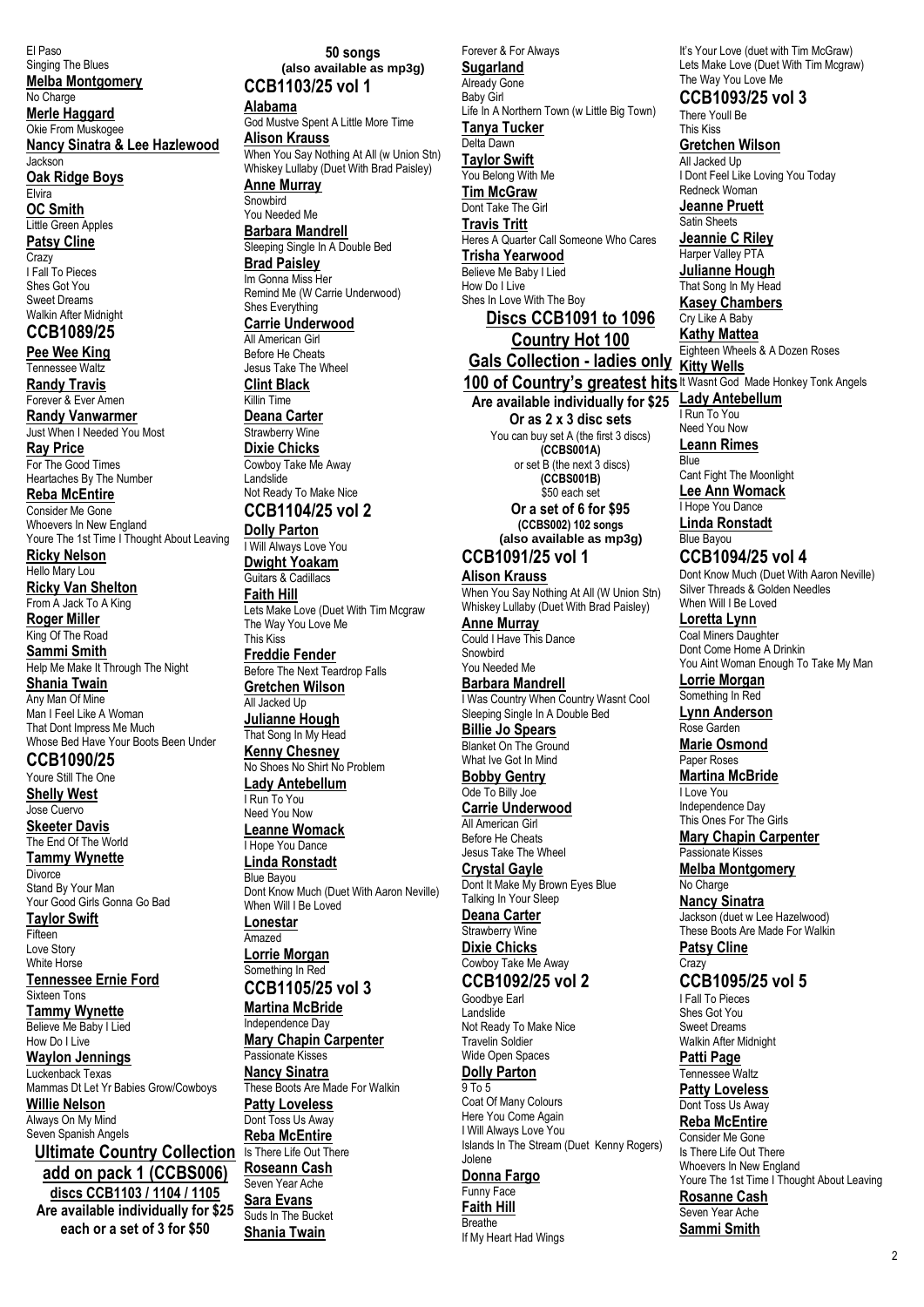Help Me Make It Through The Night **Sara Evans** Suds In The Bucket

**Shania Twain** Any Man Of Mine Forever & For Always Man I Feel Like A Woman That Dont Impress Me Much

#### **CCB1096/25 vol 6**

Whose Bed Have Your Boots Been Under Youre Still The One

#### **Shelly West**

Jose Cuervo **Sugarland** Already Gone Baby Girl Life In A Northern Town (w Little Big Town) **Tammy Wynette**

**Divorce** Stand By Your Man Your Good Girls Gonna Go Bad

**Tanya Tucker** Delta Dawn

**Taylor Swift** Fifteen

Love Story White Horse You Belong With Me **Trisha Yearwood**

Believe Me Baby I Lied How Do I Live Shes In Love With The Boy

# **Discs CCB1097 to 1102 Country Hot 100 Guys Collection**

100 of Country's greatest hits Standing Outside The Fire **Are available individually for \$25**

**Or as 2 x 3 disc sets** You can buy set A (the first 3 discs) **(CCBS003A)** or set B (the next  $3$  discs) **(CCBS003B)** \$50 each set **Or a set of 6 for \$95**

#### **(CCBS004) 102 songs (also available as mp3g) CCB1097/25 vol 1**

**Alabama**

God Mustve Spent A Little More Time

**Alan Jackson** Chattahoochee Dont Rock The Jukebox Gone Country Little Bitty **Margaritaville** Shes Got The Rhythm & I Got The Blues Tequila Sunrise

#### **Bellamy Brothers** If I Said You Had A Beautiful Body

Let Your Love Flow **Billy Ray Cyrus**

Achy Breaky Heart **Billy Swan** I Can Help

**Bobby Fuller Four** I Fought The Law

**Bobby Goldsboro** Honey

#### **Brad Paisley** Remind Me (W Carrie Underwood)

Shes Everything Whiskey Lullaby (W Alison Krauss)

**CCB1098/25 vol 2 Brooks & Dunn**

Boot Scootin Boogie

**Buck Owens**

Act Naturally **Charley Pride** Crystal Chandeliers Does My Ring Hurt Your Finger Kiss An Angel Good Morning **Charlie Daniels Band** The Devil Went Down To Georgia

#### **Charlie Rich** Behind Closed Doors The Most Beautiful Girl

**Chuck Wagon & The Wheels** Beautys In The Eye Of The Beerholder **Clint Black** Killin Time

**Conway Twitty** Its Only Make Believe **Don Gibson** Oh Lonesome Me **Dwight Yoakam** Guitars & Cadillacs **Eddy Arnold** Make The World Go Away **England Dan & John Ford Coley** Id Really Love To See You Tonight **Faron Young** Its Four In The Morning **Frank Ifield** I Remember You **CCB1099/25 vol 3**

## **Freddie Fender**

Before The Next Teardrop Falls **Garth Brooks** Friends In Low Places If Tomorrow Never Comes

The Dance Two Of A Kind (Working On A Full House) **George Jones** A Good Year For The Roses He Stopped Loving Her Today

**George Strait** All My Exs Live In Texas Amarillo By Morning Fool Hearted Memory Love Without End Amen

#### **Glen Campbell** Rhinestone Cowboy

Wichita Lineman **Hank Locklin** Please Help Me Im Falling

**Hank Snow** Ive Been Everywhere **Hank Williams** Hey Good Lookin

# **CCB1100/25 vol 4**

I Cant Help It If I Still In Love With You Jambalaya (On The Bayou) Kaw Liga Your Cheatin Heart **Jim Reeves** Hell Have To Go Welcome To My World

**Jimmy Buffett**

#### **Margaritaville Jimmy Dean** Big Bad John

**John Denver** Annies Song Take Me Home Country Roads

#### **Johnny Cash** A Boy Named Sue Folsom Prison Blues I Walk The Line

One Piece At A Time Ring Of Fire

**Johnny Horton** The Battle Of New Orleans **Keith Whitley** Dont Close Your Eyes **CCB1101/25 vol 5**

#### **Kenny Chesney** No Shoes No Shirt No Problem

**Kenny Rogers** Coward Of The County Lady Lucille Ruby Dont Take Your Love To Town The Gambler Islands In The Stream (duet with Dolly) **Lefty Frizzell** If Youve Got The Money Honey

**Linda Ronstadt** Silver Threads & Golden Needles

**Little Jimmy Dickens** May The Bird Of Paradise Fly Up Your Nose **Lonestar** Amazed **Marty Robbins** A White Sport Coat

Big Iron Devil Woman El Paso Singing The Blues **Merle Haggard** Okie From Muskogee

**Oak Ridge Boys** Elvira

#### **OC Smith** Little Green Apples **CCB1102/25 vol 6**

**Pee Wee King** Tennessee Waltz

**Randy Travis** Forever & Ever Amen **Randy Vanwarmer** Just When I Needed You Most

**Ray Price** For The Good Times Heartaches By The Number

**Ricky Nelson** Hello Mary Lou **Ricky Van Shelton**

From A Jack To A King **Roger Miller** King Of The Road

**Skeeter Davis** The End Of The World **Tennessee Ernie Ford**

#### Sixteen Tons **Tim McGraw**

Dont Take The Girl Its Your Love (Duet With Faith Hill) **Travis Tritt**

Heres A Quarter Call Someone Who Cares

#### **Waylon Jennings** Luckenback Texas Mammas Dt Let Yr Babies Grow/Cowboys **Willie Nelson** Always On My Mind Seven Spanish Angels

**CAPITAL KARAOKE \$25 each or \$40 for 2**

#### **CK 14 Aussie Country Stars**

Adam Brand - Last Man Standing Becky Cole - Rest In Pieces Brendan Walmsley - Rose & Rodeo Gina Jeffries - Girls Night Out Graeme Connors - The Road Less Travelled John Denver - Thank God I'm A Country Boy

#### John Williamson - True Blue Kasey Chambers - The Captain Keith Urban - Walkin' The Country Lee Kernaghan - Boys From The Bush Lee Kernaghan - The Outback Club Shanley Dell - Your Own Sweet Time Slim Dusty & Troy Cassar Daly - The Biggest **Disappointment** Tania Kernaghan - Boys In Boots Troy Cassar Daly - They Don't Make Them Like That Any More Redgum - I Was Only 19 **CK 19**

# **Aussie Country Stars 2**

Grandpas Piano - Adam Brand Big Girls - Becky Cole Dancing With Elvis - Gina Jeffries Two Stars Fell - Gina Jeffries A Little Further North - Graeme Connors Cootamundra Wattle - John Williamson Million Tears - Kasey Chambers Wre All Gonna Die Sday - Kasey Chambers I Still Pray - Kasey Chambers & Paul Kelly I Never Work On A Sunday - Keith Urban Bushman Cn't Survive - Lee/Tan Kernaghan Tenterfield Saddler - Peter Allen Not A Day Goes By - Rick Price We Are Australian - Seekers Lights On The Hill - Slim Dusty Wild Colonial Boy - Smoky Dawson Dunroamin Station - Tania Kernaghan Ladies In My Life - Troy Casser Daly

## **Note: 7 Slim Dusty tracks are featured on CK22**

# **CK 28 Aussie Country 3**

Dirt Track Cowboy - Adam Brand Good Friends - Adam Brand New England Highway - Adam Brand Beauty Is In Eye Of Beerholder - A.Harvey The House That Jack Built - Adam Harvey Blackwood Hill - Beccy Cole This Heart - Beccy Cole Josephine - Gina Geffries Barricades and Brickwalls - Kasey Chambers Pony - Kasey Chambers Home Among Gum Trees - John Williamson She's My Ute - Lee Kernaghan Count To Three - Melinda Schneider I Wanna Be Married - Melinda Schneider Buffalo Bill - Sara Storer Mantrap - Sara Storer Raining On The Plains - S.Storer & J.Willmsn 65 Roses - Wolverines

# **CAPITAL KARAOKE New All Aussie Compilation Series**

**CKC 119 Aussie Country Gals 1** Blackwood Hill - Beccy Cole This Heart - Beccy Cole Rest In Pieces - Becky Cole Big Girls - Becky Cole Girls Night Out - Gina Jeffries Dancing With Elvis - Gina Jeffries Two Stars Fell - Gina Jeffries Josephine - Gina Jeffries Barricades & Brickwalls - Kasey Chambers Hollywood - Kasey Chambers If I Were You - Kasey Chambers Like A River - Kasey Chambers

# **CKC 120 Aussie Country Gals 2**

Million Tears - Kasey Chambers Not Pretty Enough - Kasey Chambers Pony - Kasey Chambers The Captain - Kasey Chambers Count To Three - Melinda Schneider I Wanna Be Married - Melinda Schneider Buffalo Bill - Sara Storer Mantrap - Sara Storer Raining On Th Plains - S.Storer/J.Williamson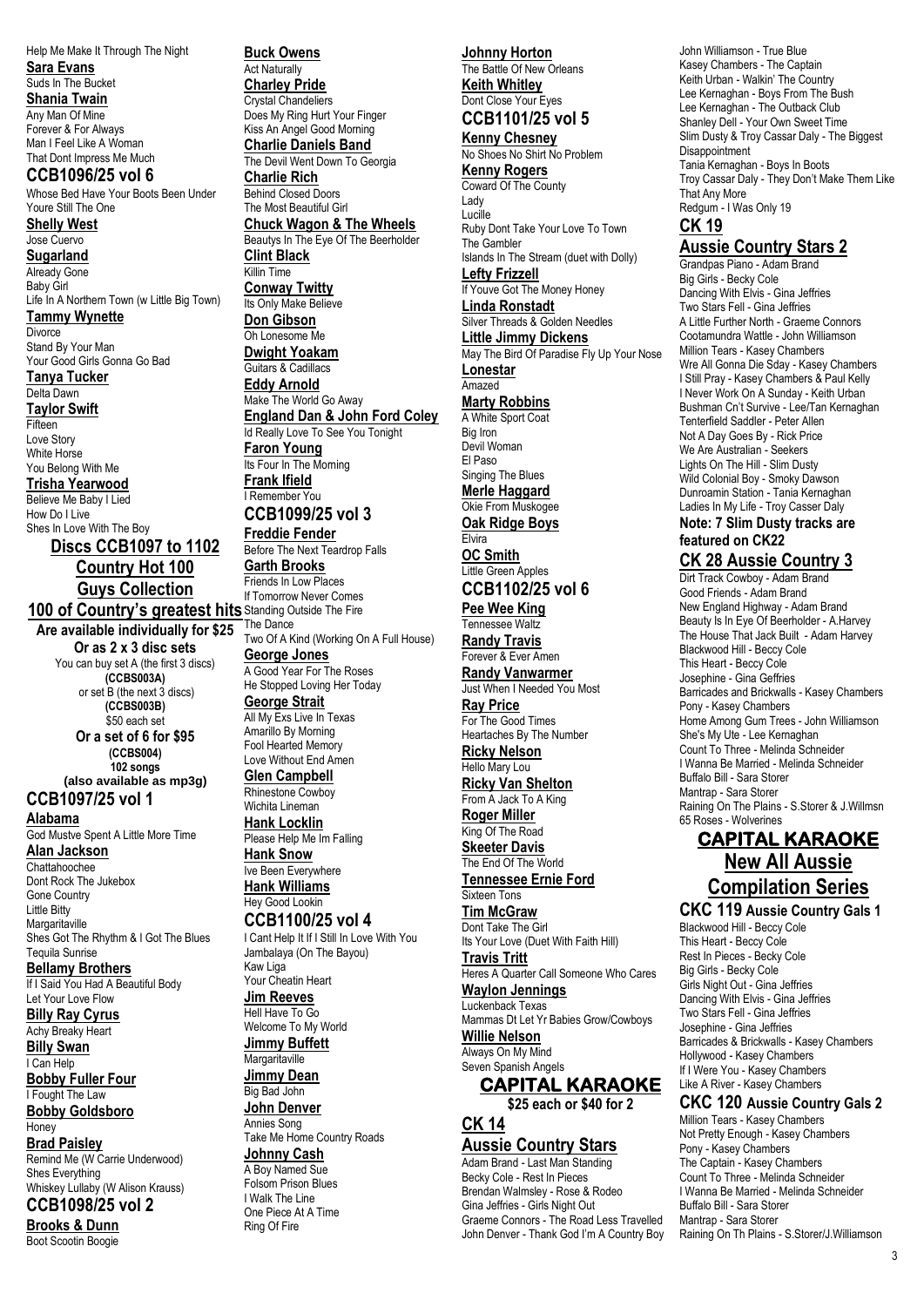Your Own Sweet Time - Shanley Dell Boys In Boots - Tania Kernaghan Dunroamin Station - Tania Kernaghan

**CKC 121 Aussie Country Guys 1** Last Man Standing - Adam Brand Grandpas Piano - Adam Brand Dirt Track Cowboy - Adam Brand Good Friends - Adam Brand New England Highway - Adam Brand Get Loud - Adam Brand Beauty Is In Eye Of Beerholder - Ad Harvey The House That Jack Built - Adam Harvey Rose & Rodeo - Brendan Walmsley The Road Less Travelled - Graeme Connors A Little Further North - Graeme Connors True Blue - John Williamson

#### **CKC 122 Aussie Country Guys 2**

Home Among The Gum Trees - J. Williamsn Walkin The Country - Keith Urban I Never Work On A Sunday - Keith Urban A Bushman Ct Survive - Lee & Tania Kerngn Boys From The Bush - Lee Kernaghan The Outback Club - Lee Kernaghan Shes My Ute - Lee Kernaghan Not A Day Goes By - Rick Price The Biggest Disappointment - Troy & Slim They Dt Make em Like That Any More - Troy Ladies In My Life - Troy Casser Daly 65 Roses - Wolverines

#### **CKC 124**

#### **2016 Best Of Australian Country**

Flamethrower - Christie Lamb Aint No Little Girl - Kasey Chambers Annabelle - Kasey Chambers Dragonfly - Kasey Chambers Satellite - Kasey Chambers If We Had A Child - Kasey Ch & Keith Urban Lost In the Moonshine - Kaylens Rain Wasted Time - Keith Urban The Fighter - Keith Urban & Carrie Underwood Setting The World On Fire - K Chesney & Pink Hole In The Bottle - Kelsea Ballerini & Shania Dont Wish It All Away - McClymonts House - McClymonts Wrapped Up Good - McClymonts My Universe - Shires Cunnamulla Fella - Slim Dusty (Bonus track) Cowboy - Sunny Cowgirls Call Me Crazy - Travis Collins Just Another Girl - Travis Collins Things I Carry Around - Troy Cassar Daley

## **CKC 135**

#### **2017 Best Of Australian Country**

The Older I Get - Alan Jackson Best Part Of Me - Busby Marou Paint This Land - Busby Marou My Breakup Anthem - Caitlyn Shadbolt Me Without You - Caitlyn S & Reece Mastin World Full Of Angels - Carter & Carter Land Of Gold - Fanny Lumsden Roll On - Fanny Lumsden Kiss Somebody - Morgan Evans Firewood & Candles - Paul Kelly Life Is Fine - Paul Kelly Swinging With My Eyes Closed - Shania Twn Call Me Crazy - Travis Collins Just Another Girl - Travis Collins Our Backyard - Travis C & Amber Lawrence **CKC152**

#### **2018 Best Of Australian Country**

Sound The Alarm - Andrew Swift Cry Pretty - Carrie Underwood Tennessee Whisky - Chris Stapleton Female - Keith Urban Parallel Line - Keith Urban My Wave - Keith Urban & Shy Carter Mustve Never Met - Luke Combs Like We Used To - McClymonts Day Drunk - Morgan Evans I Do - Morgan Evans Young Again - Morgan Evans

Dance With Me - Morgan Evans & Kelsea B Karaoke & Corona - O'Shea A Glass Half Full - Steve Cheers Best Part Of The World - Steve Cheers Waving At Trains - Steve Cheers **CKC161**

## **2019 Best Of Aus Country Charts**

Heart - Amber Lawrence Gods Country - Blake Shelton All To Myself - Dan & Shay Tequila - Dan & Shay 10,000 Hours - Dan + Shay & Justin Bieber Woman Amen - Dierks Bentley Pretty Little Fools - Fanny Lumsden What If I Never Get Over You - Lady Antebellum Backroad Nation - Lee Kernaghan Wheels - Lee Kernaghan

Knockin Boots - Luke Bryan Beer Never Broke My Heart - Luke Combs Diamonds - Morgan Evans Hey Brother - Wolfe Brothers Its On - Wolfe Brothers Storm Rollin In - Wolfe Brothers This Crazy Life - Wolfe Brothers **CKC166**

## **2020 Best Of Aus Country Charts**

Happy Anywhere - B Shelton & Gwen Stefani Hell Right - Blake Shelton & Trace Adkins Drinking Season - Brad Cox Give Me Tonight - Brad Cox Drinking Alone - Carrie Underwood Sparks Fly - Casey Barnes Were Good Together - Casey Barnes Typical Bride - Cass Hopetoun Gotta Go Rodeo - Darlinghurst Sorry Wont Get You Back - Darlinghurst Gaslighter - Dixie Chicks These Days - Fanny Lumsden I Dont Do It For The Haters - Jasmine Rae What She Wants Tonight - Luke Bryan Free Fall - McClymonts I Got This - McClymonts Whats Your Country Song - Thomas Rhett Rainy Day - Travis Collins No Brakes - Wolfe Brothers

#### **Discs CKC140 to 145 Best Of Australian Country Are available individually for \$25 Or a set of 6 for \$95**

**(CKS12) 90 songs (also available as mp3g or DVD) CKC140 vol 1**

# Dirt Track Cowboy - Adam Brand

Beauty Eye Of Beerholder - Adam Harvey This Heart - Beccy Cole A Little Further North - Graeme Connors Born A Woman - Judy Stone If I Were You - Kasey Chambers Were All Gonna Die Smeday - K Chambers Raining On Sunday - Keith Urban Boys From The Bush - Lee Kernaghan Banks Of The Ohio - Olivia Newton John Buffalo Bill - Sara Storer We Are Australian - Seekers Leave Him In The Longyard - Slim Dusty Walk A Country Mile - Slim Dusty Dunroamin Station - Tania Kernaghan

# **CKS141 vol 2**

Get Loud - Adam Brand The House That Jack Built - Adam Harvey Rose & Rodeo - Brendan Walmsley The Road Less Travelled - Graem Connors Barricades & Brickwalls - Kasey Chambers Like A River - Kasey Chambers I Still Pray - Kasey Chambers & Paul Kelly Tonight I Wanna Cry - Keith Urban Shes My Ute - Lee Kernaghan Have You Never Been Mellow - Olivia NJ

Mantrap - Sara Storer Your Own Sweet Time - Shanley Dell Lights On The Hill - Slim Dusty Weve Done Us Proud - Slim Dusty Ladies In My Life - Troy Cassar Daley

#### **CKS142 vol 3**

Good Friends - Adam Brand Put Your Hand In The Hand - Allison Durbin Dancing With Elvis - Gina Jeffries Cootamundra Wattle - John Williamson Bluebird - Kasey Chambers Million Tears - Kasey Chambers Days Go By - Keith Urban Walkin The Country - Keith Urban The Outback Club - Lee Kernaghan I Honestly Love You - Olivia Newton John Raining On The Plains - Sara Storer & J Wn Charleville - Slim Dusty Looking Forward Looking Back - Slim Dusty The Biggest Disappointment - Slim & Troy They Dont Make Them Like That - Troy CD

# **CKS143 vol 4**

Grandpas Piano - Adam Brand Big Girls - Beccy Cole Girls Night Out - Gina Jeffries Home Among The Gum Trees - J Williamsn Cry Like A Baby - Kasey Chambers Not Pretty Enough - Kasey Chambers I Never Work On A Sunday - Keith Urban Without You - Keith Urban Count To Three - Melinda Schneider If You Love Me Let Me Know - Olivia NJ Ill Never Find Another You - Seekers Duncan - Slim Dusty Plains Of Peppimenarti - Slim Dusty Redback On The Toilet Seat - Slim Newton Lighthouse – Waifs

#### **CKS144 vol 5**

Last Man Standing - Adam Brand Blackwood Hill - Beccy Cole Josephine - Gina Jeffries Old Man Emu - John Williamson Hollywood - Kasey Chambers Pony - Kasey Chambers Making Memories Of Us - Keith Urban Youre My Better Half - Keith Urban I Wanna Be Married - Melinda Schneider Let Me Be There - Olivia Newton John Morningtown Ride - Seekers Gday Gday - Slim Dusty Pub With No Beer - Slim Dusty Wild Colonial Boy - Smoky Dawson Blow Up The Pokies – Whitlams

#### **CKS145 vol 6**

New England Highway - Adam Brand Rest In Pieces - Beccy Cole Two Stars Fell - Gina Jeffries True Blue - John Williamson If I Could (Goin Fishing) - Kasey Chambers The Captain - Kasey Chambers Once In A Lifetime - Keith Urban A Bushman Ct Survive - Lee & Tania Kerhn Real People - Melinda Schneider Tenterfield Saddler - Peter Allen The Carnival Is Over - Seekers Indian Pacific - Slim Dusty Ringer From The Top End - Slim Dusty Boys In Boots - Tania Kernaghan 65 Roses – Wolverines

**CAPITAL KARAOKE New: Artist Series All priced at \$25 each Or \$40 for any 2 (inc Comp series) CKA 201 Kasey Chambers**

#### Barricades & Brickwalls Bluebird Hollywood I Still Pray (with Paul Kelly) If I Could (Goin' Fishin')

If I Were You Like A River Million Tears Not Pretty Enough Pony The Captain Were All Gonna Die Someday

## **CKA 203 Slim Dusty**

Charleville Duncan Gday Gday Indian Pacific Leave Him In The Longyard Lights On The Hill Looking Forward Looking Back Plains Of Peppimenarti Pub With No Beer Ringer From The Top End The Biggest Disappntmnt (w Troy Cassar Daly) Walk A Country Mile Weve Done Us Proud

# **CAPITAL KARAOKE Real Gems Series**

**CKRG04 Country Gems 1** You Shook Me All Night Long - Big & Rich

Im Gonna Knock On Yr Door - BC Craddock I Can Help - Billy Swan Whn Yre In Love/ Beautiful Woman - Dr Hook She Taught Me To Yodel - Frank Ifield A Good Year For The Roses - George Jones I Have To Say I Love U In A Song - J Croce I Love You Because - Jim Reeves Spiders & Snakes - Jim Stafford Tequila Makes Her Clothes Fall Off - J Nichls If I Were A Carpenter - Johnny & June Cash When Will I Be Loved - Linda Ronstadt I Love You - Martina McBride Hell On Heels - Pistol Annies Down In Mississippi/No Good - Sugarland

#### **CKRG12 Country Gems 2**

Sing Me An Old Fashioned Song - Billy Jo Sp I Recall A Gypsy Woman - Don Williams Sylvias Mother - Dr Hook Walk Right In - Dr Hook 24 Hours From Tulsa - Gene Pitney Sthings Gotta Hold Of My Heart - Gene Pitny Man Who Shot Liberty Valance - Gene Pitny The Wild Side Of Life - Hank Thompson Satin Sheets - Jeanne Pruett Distant Drums - Jim Reeves I Wont Forget You - Jim Reeves Dont Fall In Love/Dreamer - Kenny & Kim C Just One Look - Linda Ronstadt Woman/World (Leave Man Alone) - L Lynn Little Green Apples - Roger Miller When You Walk In The Room - Pam Tillis Life In A Northern Town - Sugarland & LBT You Can Leave Your Hat On - Ty Herndon

#### **CKRG22 Country Gems 3**

Butterfly Kisses - Bob Carlisle I Fought The Law - Bobby Fuller Four Honey - Bobby Goldsboro Act Naturally - Buck Owens The Sheik Of Scrubby Creek - Chad Morgan Youll Never Walk Alone - Charley Pride Tennessee Whiskey - Chris Stapleton Sometimes When We Touch - Dan Hill Wagon Wheel - Darius Rucker Asshole - Denis Leary A Little Bit More - Dr Hook Sharing The Night Together - Dr Hook Have I Told You Lately/Love You - Gene Autrey Big Bad John - Jimmy Dean Big Rock Candy Mountain - John Hartford Reuben James - Kenny Rogers Help Me Make It/Night - Kris Kristofferson Me And Bobby McGee - Kris Kristofferson Mr Bojangles - Nitty Gritty Dirt Band I Am A Man/Constant Sorrow - Soggy Bot Bys I Love This Bar - Toby Keith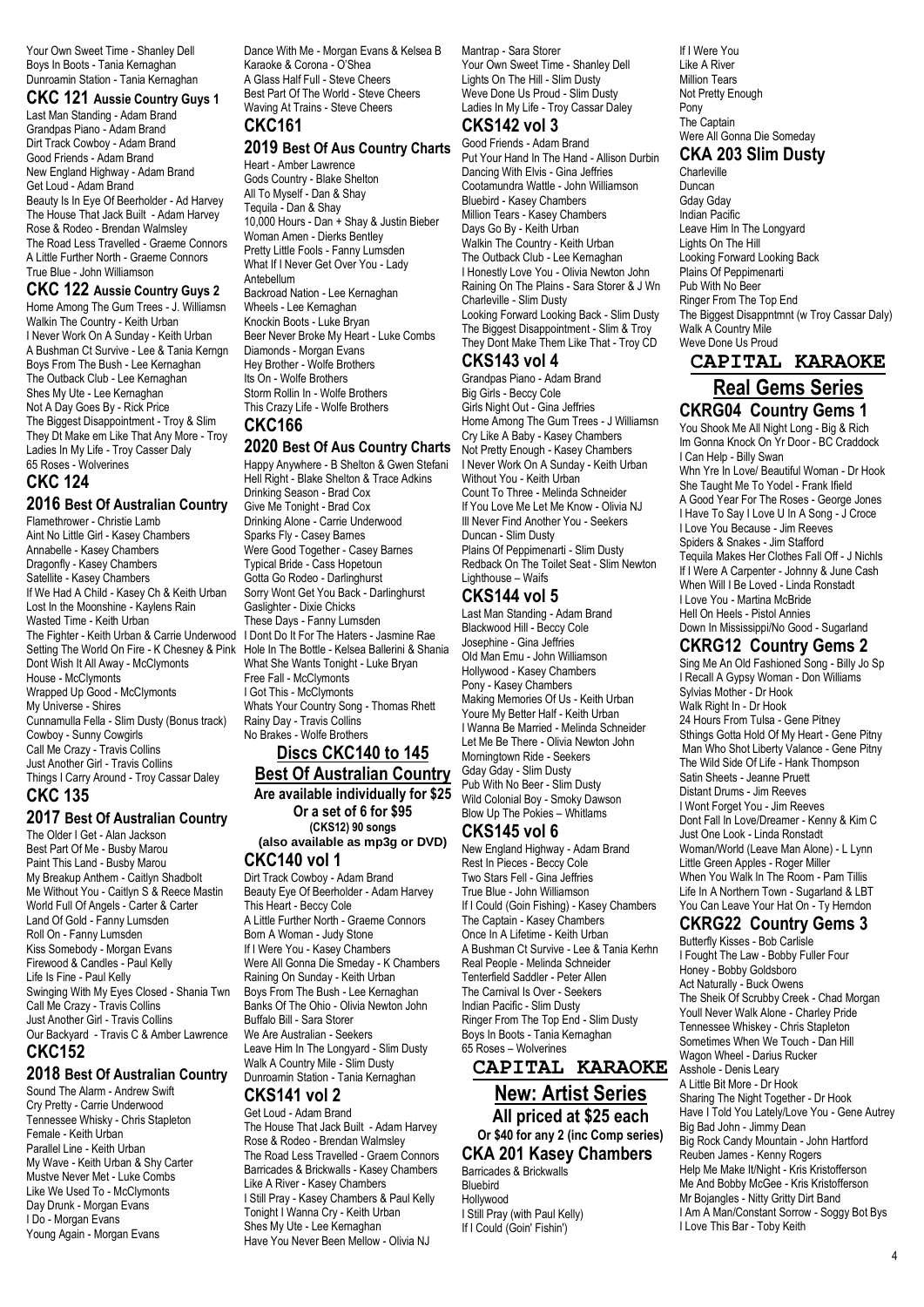### **CAPITAL CHARTBUSTER Note: The Price Is The Number After The Slash In The Title CCB1068/25 Country Duets 1**

Its Five Oclock Somewhere - Alan & Jimmy Somewhere In Vicinity Heart - Alison & Shen Islands In The Stream - Dolly & Kenny I Will Always Love You - Dolly & Vince Gill All I Ever Need Is You - Dotty West & K Rgrs Till I Make It On My Own - Dotty & Kenny R If I Needed U - Don Williams & Emmylou H Snd A Message T My Heart - Dwight & Patty Darkest Hour Is Just Before Dawn - EH & RS Id Really Love To See U Tonight – ED & JFC Its Your Love - Faith Hill & Tim McGraw Just To Hear U Say U Love Me - Faith & Tim Lets Make Love - Faith Hill & Tim McGraw Designated Drinker - Grge Strait & Alan Jckn Jackson - Johnny Cash & June Carter

## **CCB1069/25 Country Duets 2**

September When It Comes - Jhny & Rsanne Yr Mama Dt Dance - K Loggins & J Messina The Greatest Gift Of All - Kenny & Dolly Ring Of Fire - LA Womack & Alan Jackson Mendocino County Line - LA Womck & Willie Louisiana Woman Mississippi Man – LL/CT Yre The Reason Our Kids Are Ugly – LL/CT I Finally Found Someone - Lorrie & Sammy Its Hard To Kiss Lips At Night That Chew Your Ass Out - Notorious C Bombs & R Crwll My Kind Of Woman Kind Man - Patty & Vince Bartender Song Aka Sittin Bar - Rehab HWJ Life In A Northern Town - Sugarland & LBT Beer For My Horses - Tby Keith & Willie Nsn Midnight Rider - Toby Keith & Willie Nelson Oklahoma Swing - Vince Gill & Reba McE

#### **CCB1382/25 Country Duets 3**

Whiskey Lullaby - Bd Paisely & Alisn Krauss When I Get Where Im Going - Brad & Dolly I Told You So - Carrie Undwd & Rndy Travis When I Said I Do - Clint Black & Lisa H Black A Bad Goodbye - Clint Black & Wynonna You & I - Crystal Gayle & Eddie Rabbitt In Anothers Eyes - Garth Brks & Trisha Ywd Golden Ring - Grge Jones & Tammy Wynette Murder On Music Row - Grge Strait & Al Jckn If I Were A Carpenter - Johnny Cash & June You & Tequila - Kny Chesney & Grace Potter Does He Love You - Reba Mc & Linda Davis The Heart Wont Lie - Reba McE & Vince Gill From This Moment On - Shania & Bryn White Party For Two - Shania & Billy Currington

Yre Reason God Made Oklahoma - SW & DF Whiskey Aint Workin - Travis Tritt & Mrty Stu Walkaway Joe - Trisha Ywood & Don Henley Pancho & Lefty - Willie Nelson & Merle Hagd Mama Dt Let Babies/Cowbys – Willie/Waylon

# **Country Gold - \$20**

**CG 07 Modern Male** Im Gonna Miss Her (The Finish Song) Wranned Around

I Dont Have To Be Till Monday Wave On Wave Nineteen Something **Brokenheartsville** The Impossible Cool To Be Fool She Only Smokes When She Drinks What A Beautiful Day Chicks Dig It Good Morning Beautiful Have You Forgotten What Was I Thinkin Honesty (Write Me A List) Somebody Like You Who Wouldn't Want To Be Me

# **CG 08 Tritt & Shelton**

Trouble Heres A Quarter Drift Off To Dream Lord Have Mercy On The Working Man The Best Of Intentions Im Gonna Be Somebody Love Of A Woman Put Some Drive In Your Country Strong Enough Its A Great Day To Be Alive Country Aint Country Modern Day Bonnie & Clyde Austin The Baby All Over Me Ol Red Playboys Of The Southwestern World

# **CG 11 Trcy Bird & Joe Diffie**

Watermelon Crawl The Keeper Of The Stars Just Let Me Be In Love Lifestyles Of The Not So Rich And Famous A Good Way To Get On My Bad Side Walkin To Jerusalem Ten Rounds With Jose Cuervo The Truth About Men Lately Drinkin Bone Pickup Man Prop Me Up Beside The Jukebox Im In Love With A Capital U Honky Tonk Attitude If The Devil Danced John Deere Green Third Rock From The Sun **FAST TRAX - \$20**

# **FTXC 400**

Back To December - Taylor Swift Come Back Song - Darius Rucker As Shes Walking Away - Z Brwn & A Jckson Only Prettier - Miranda Lambert Speak Now - Taylor Swift Stuck Like Glue - Sugarland Hello World - Lady Antebellum Mine - Taylor Swift If I Die Young - Band Perry

#### **FTXC 401**

Anything Like Me - Brad Paisley My Kinda Party - Jason Aldean The Breath You Take - George Strait Why Wait - Rascal Flatts A Little Bit Stronger - Sara Evans Country Strong - Gwyneth Paltrow This Aint No Lovesong - Trace Adkins The Shape Im In - Joe Nichols Mamas Song - Carrie Underwood

#### **FTXC 402**

Felt Good On My Lips - Tim McGraw Dont You Wanna Stay - J Aldean & K Clrksn Sparks Fly - Taylor Swift Somewhere With You - Kenny Chesney Who Are U When Im Not Looking - B Shelton Turn On The Radio - Reba Mcintyre Put You In A Song - Keith Urban Little Miss - Sugarland

Let Me Down Easy - Billy Currington

## **FTXC 403**

Colder Weather - Zak Brown Band Knee Deep - Zac Brown & Jimmy Buffet Heart Like Mine - Miranda Lambert Last Kiss - Taylor Swift Love Done Gone - Billy Currington Stars Tonight - Lady Antebellum People Are Crazy - Billy Currington Incredible Machine - Sugarland Born Free - Kid Rock

#### **FTXC 405**

Without You - Keith Urban Bleed Red - Ronnie Dunn This - Darius Rucker Wildflower - Jane Dear Girls Live A Little - Kenny Chesney Keep Me In Mind - Zac Brown Band Brown Chicken Brow Cow - Trace Adkins The Story Of Us - Taylor Swift You Lie - Band Perry

# **FTXC 406**

Old Alabama - Brad Paisley & Alabama Are You Gonna Kiss Me Or Not - Th Square Just A Kiss - Lady Antebellum Knee Deep - Zac Brown Band Country Girl Shake It - Luke Bryan Honey Be - Blake Shelton Dirt Road Anthem - Jason Aldean Tomorrow - Chris Young Teenage Daughters - Martina McBride

## **FTXC 407**

Am I the Only One - Dierks Bentley Barefoot Blue Jean Night - Jake Owen Easy - Rascall Flats & Natasha Bedingfield Remind Me - Brad Paisley & Car Underwood I Love You This Big - Scott McCreery Like My Mother Does - Lauren Alaina You & Tequila - Ken Chesney & Grace Potter Just Fishing - Trace Adkins Homeboy - Eric Church

# **FTXC 408**

Country Must Be Country Wide - Bren Gilbert Hell On Wheels - Pistol Annies Here For A Good Time - George Strait Take A Back Road - Rodney Atkins Today Is Your Day - Shania Twain Tough - Kelly Pickler All Your Life - Band Perry God Gave Me You - Blake Shelton If Heaven Wasn't So Far - Justin Moore

## **FTXC 409**

Baggage Claim - Miranda Lambert We Own The Night - Lady Antebellum Long Way To Go - Alan Jackson I Got Nothin - Darius Rucker Take It Off - Joe Nichols Cost Of Livin - Ronnie Dunn Long Hot Summer - Keith Urban Dnt Drink The Water - B Paisley & B Shelton Love Dont Run - Steve Holy

#### **FTXC 410**

Im Gonna Love You Thru This - M Mcbride Takin Pills - Pistol Annies One More Drinkin Song - Jerrod Niemann Home - Dierks Bentley Wanted You More - Lady Antebellum Crazy Girl - Eli Young Band Kiss My Country Ass - Blake Shelton Storm Warning - Hunter Hayes How Far To Waco - Ronnie Dunn

## **FTXC 412**

Dancin Away W My Heart - Lady Antebellum Like My Dog - Billy Currington Reality - Kenny Chesney My Heart Cant Tell You No - Sara Evans You - Chris Young Safe & Sound - Taylor Swift & Civil Wars Over You - Miranda Lambert Like Jesus Does - Eric Church Dear Diamond - Miranda Lambert

# **FTXC 413**

Good Girl - Carrie Underwood Alone With You - Jake Owen Drink On It - Blake Shelton Georgia Peaches - Lauren Alaina Loves Gonna Make It Alright - George Strait You Gonna Fly - Keith Urban A Woman Like You - Lee Brice Country Boys World - Jason Aldean Better Than I Used To Be - Tim Mcgraw

# **FTXC 414**

Banjo - Rascall Flatts Drunk On You - Luke Bryan Even If It Breaks Your Heart - Eli Young Bnd Eyes Open - Taylor Swift Fly Over States - Jason Aldean Somethin Bout A Truck - Kip Moore

Where I Come From - Montgomery Gentry You Dont Know Her Like I Do - Branty Gilbert Hes Mine - Rodney Atkins

# **FTXC 416**

5150 - Dirks Bentley Love & Theft – Angel Eyes Changed - Rascal Flatts For You - Keith Urban Time Is Love - Josh Turner Two Black Cadillacs - Carrie Underwood Wanted - Hunter Hayes Why Ya Wanna - Jana Kramer Come Over - Kenny Chesney

# **FTXC 417**

Over - Blake Shelton Come Wake Me Up - Rascal Flatts Cowboys & Angels - Justin Lynch Pontoon - Little Big Town Home Sweet Home - Farm Inc Neon - Chris Young Fastest Girl In Town - Miranda Lambert Lovin You Is Fun - Miranda Lambert That's Why I Pray - Big & Rich

## **FTXC 418**

Take A Little Ride - Jason Aldean Come Wake Me Up - Zac Brown Band Truck Yea - Tim McGraw Hard To Love - Lee Brice Shinin On Me - Jerrod Niemann Blown Away - Carrie Underwood The One That Got Away - Jake Owen Beer Money - Kip Moore Forever Changed - Carrie Underwood

# **FTXC 419**

I Like Girls That Drink Beer - Toby Keith Creeping - Eric Church Did It For The Girl - Greg Bates We Are Never Ever Getting Back - T Swift Til My Last Days - Justin Moore Kiss Tomorrow Goodbye - Luke Bryan Jump Right In - Zac Brown Band Too Good To Be True - Edens Edge Drinkin Man - George Strait

# **JUST TRACKS - \$25 JTG 026 Country Queens**

Blue Kentucky Girl - Loretta Lynn They Dt Make Them Like My Daddy - L.Lynn Coalminer's Daughter - Loretta Lynn Love Is The Foundation - Loretta Lynn Honky Tonk Girl - Loretta Lynn You're Looking At Country - Loretta Lynn D I V O R C E - Tammy Wynette Stand By Your Man - Tammy Wynette Good Lovin' (Makes It Right) - Tammy I'll See Him Through - Tammy Wynette Your Good Girl's Gonna Go Bad - Tammy Take Me To Your World - Tammy Wynette Fancy - Reba McEntire Sunday Kind Of Love - Reba McEntire The Greatest Man I Never Knew - Reba Whoever's In New England - Reba McEntire For My Broken Heart - Reba McEntire Love Will Find It's Way To You - Reba

# **JTG 027 Willie Hank & Jim**

Always On My Mind - Willie Nelson Funny How Time Slips Away - Willie Nelson Georgia On My Mind - Willie Nelson Stardust - Willie Nelson On The Road Again - Willie Nelson To All The Girls I've Loved Before - Willie Hey Good Lookin' - Hank Williams I'm So Lonesome I Could Cry - Hank Jambalaya - Hank Williams Your Cheatin' Heart - Hank Williams I Can't Help It (If I'm Still In Love With You) Take These Chains From My Heart - Hank Blue Side Of Lonesome - Jim Reeves Missing You - Jim Reeves He'll Have To Go - Jim Reeves Welcome To My World - Jim Reeves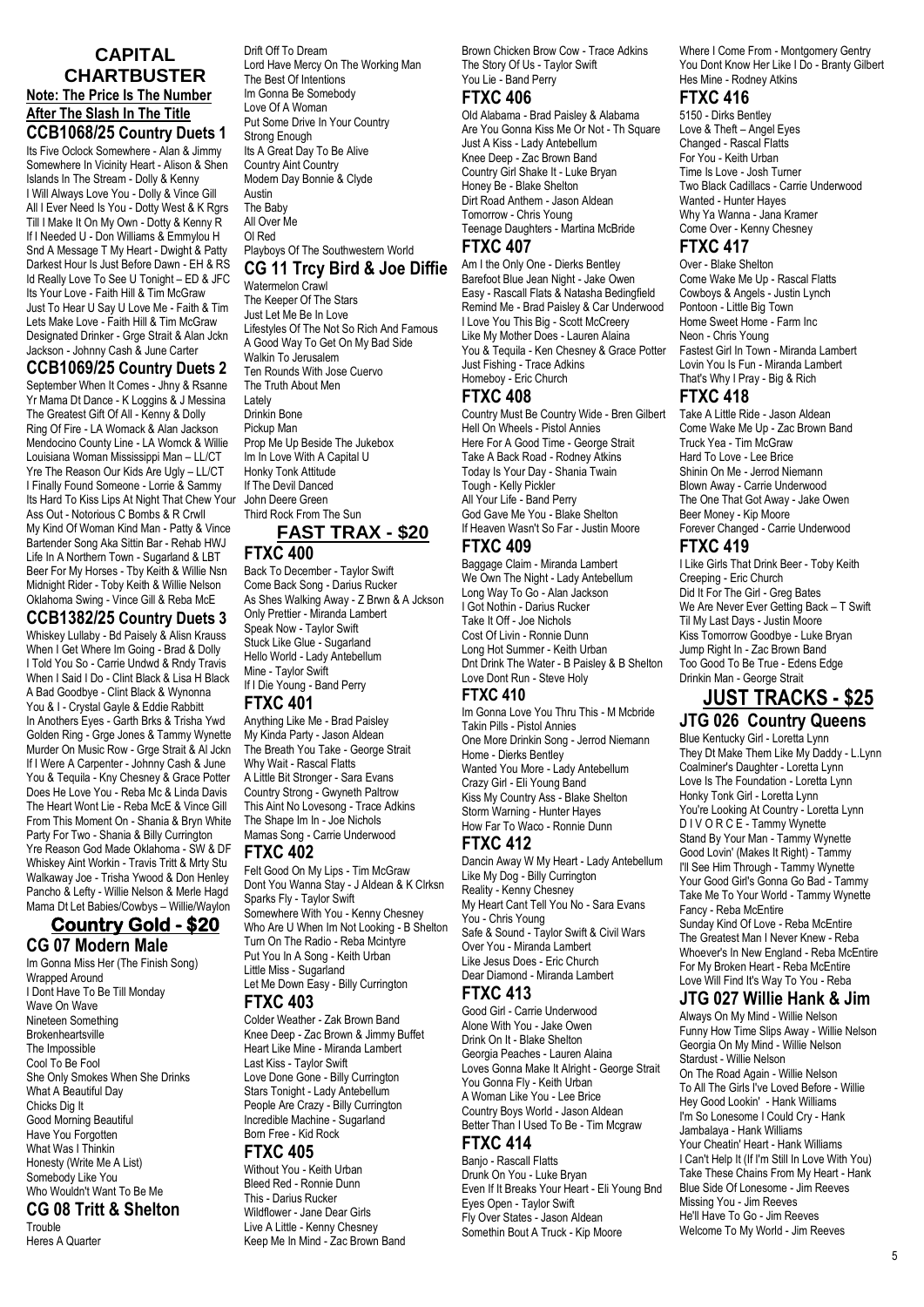Four Walls - Jim Reeves

**JTG 064 Best Of Cntry Women** Wide Open Spaces - Dixie Chicks Can't Fight the Moonlight - Leann Rimes I Hope You Dance - Leann Womack Breathe - Faith Hill The Greatest Man I Never Knew - Reba I Fall to Pieces - Patsy Cline Love's the Only House - Martina McBride The Gift - Jim Brickman Passionate Kisses - Mary Chapin Carpenter Goodbye Earl - Dixie Chicks If My Heart Had Wings - Faith Hill My Strongest Weakness - Wynonna Heart over Mind - Lorrie Morgan Little Good-byes - Shedaisy That Don't Impress Me Much - Shania Twain How Do I Live - Trisha Yearwood It Was - Chely Wright

#### Let's Make Love - Faith Hill & Tim McGraw **JTG 155 Country Male Hits**

I Still Believe In You - Vince Gill To Make You Feel My Love - Garth Brooks Just To See You Smile - Tim McGraw I Swear 4 - J.M.Montgomery Always On My Mind - Willie Nelson Gone Crazy - Alan Jackson How Forever Feels - Kenny Chesney Achy Breaky Heart - Billy Ray Cyrus T-R-O-U-B-L-E - Travis Tritt There You Have It - Blackhawk Friends In Low Places - Garth Brooks Boot Scootin' Boogie - Brooks & Dunn Amazed - Lonestar Lady - Kenny Rogers God Must Have Spent - Alabama Love Of My Life - Sammy Kershaw I Cross My Heart - George Strait Forever & Ever - Randy Travis **JTG 156 Country Female Hits** How Do I Live - Leann Rimes

#### You've Got A Way - Shania Twain Tonight The Heartache's On Me - Dix Chicks Come Some Rainy Day - Wynonna This Kiss - Faith Hill Valentine - Martina Mcbride Crazy - Patsy Cline Don't It Make My Brown Eyes Blue - C.Gale Perfect Love - Trisha Yearwood One Honest Heart - Reba McEntire Almost Home - Mary Chapin Carpenter I Said A Prayer - Pam Tillis That Don't Impress Me Much - Shania Twain I Try To Think About Elvis - Patty Loveless Stand By Your Man - Tammy Wynette I'll Still Love You More - Trisha Yearwood From This Moment On - Shania Twain I Will Always Love You - Dolly Parton

#### **JTG 191 Rockin' Country**

Do What You Got To Do - Garth Brooks Let's Make Sure We Kiss Goodbye - V.Gill Smile - Lonestar Back At One - Mark Wills Couldn't Last A Moment - Collin Raye The Best Day - George Strait How Do You Like Me Now - Toby Keith Beer Thirty - Brooks & Dunn Rock This Country - Shania Twain Love's The Only House - Martina McBride I Will But... - SheDaisy Real Live Woman - Trisha Yearwood The Way You Love Me - Faith Hill Unbreakable Heart - Jessica Andrew I Will Be - Lila McCann To Get To You - Lorrie Morgan

# **KARAOKE HITS - \$20 KH 08**

Crazy - Pasty Cline Friends In Low Places - Garth Brooks Achy Breaky Heart - Billy Ray Cyrus To All The Girls I Love B4 - Nelson/Iglesias Chattahoochie - Alan Jackson Elvira - Oak Ridge Boys Stand By Your Man - Tammy Wynette On The Road Again - Nelson/ Jennings Mountain Music - Alabama The Dance - Garth Brooks Forever & Ever Amen - Travis Tritt Grandpa - The Judds I Fall To Pieces - Pastry Cline Mama Don't Let Your Babies Grow Up To Be Cowboys - Nelson/Jennings You & I - Rabbit/Gayle Hey Good Lookin' - Hank Williams Your Cheatin' Heart - Hank Williams El Paso - Marty Robbins Guitars Cadillacs - Dwight Yoakum Okie From Muskogee - Merle Haggard Don't It Make/Brown Eyes Blue - C. Gayle It's Only Make Believe - Conway Twitty

#### **MONSTER HITS Clearance Special \$10 MON 1090 Male Ctry Hits**

Prayin For Daylight - Rascal Flatts What About Now - Lonestar Unconditional - Clay Davidson Yes - Chad Brock She's More - Andy Griggs Your Everything - Keith Urban Lessons Learned - Tracy Lawrence Couldn't Last A Moment - Collin Raye It's Always Somethin - Joe Diffie It Must Be Love - Alan Jackson Buy Me A Rose - Kenny Rogers Carlene - Phil Vassar Smile - Lonestar Kiss This - Aaron Tippin Feels Like Love - Vince Gill The Chain Of Love - Clay Walker

# **MON 1101 Male Cntry 2001**

But For The Grace Of God - Keith Urban She Misses Him - Tim Rushlow One More Day - Diamond Rio The Hunger - Steve Holv My Next Thirty Years - Tim McGraw Two People Fell In Love - Brad Paisley You Shldn't Kiss Me Like This - Toby Keith Don't Make Me Come Over There - G.Strait She Cldnt Change Me - Montgomery Gentry Ain't Nothing 'Bout You - Brooks & Dunn Steven Rudy - Mark Mcguinn Sometimes - Clay Davidson People Like Us - Aaron Tippin Don't Happen Twice - Kenny Chesney Right Where I Need To Be - Gary Allan

#### **MON 1112 Fem Cntry 2001**

Wht I Really Meant To Say - Cyndi Thomson Helplessly Hopelessly - Jessica Andrews I'm A Survivor - Reba McEntire Complicated - Carolyn Dawn Johnson Inside Out - Trisha Yearwood There You'll Be - Faith Hell On A Night Like This - Trick Pony Does My Ring Burn Yr Finger - Lee Womack Whn God Fearin' Women/Blues - M.McBride Never Love You Enough - Chely Wright Angels In Waiting - Tammy Cochran Saints & Angels - Sara Evans Shiver - Jamie O'Neal Blessed - Marina McBride Heartbreak Town - Dixie Chicks I Would've Loved You Anyway - T.Yearwood

#### **MON 1140 Male Cntry 90's** No Thinkin' Think - Trace Adkins

I'm Gonna Be Somebody - Travis Tritt Nobody's Home - Clint Black Down Home - Alabama If I Know Me - George Strait Papa Loved Mama - Garth Brooks Better Class Of Losers - Randy Travis She's Got The Rhythm - Alan Jackson Y've Got To Stand For Something - A.Tippin

Down On The Farm - Tim McGraw How Long Gone - Brooks & Dunn Holdin' Heaven - Tracy Byrd Vidalia - Sammy Kershaw She's Got It All - Kenny Chesney The Boys And Me - Sawyer Brown I Can Love You Like That - J.M.Montgomery

#### **MON 1146 M Ctry Rock Hits** She'll Leave U With A Smile - George Strait

Brokenheartsville - Joe Nichols That'd Be Alright - Alan Jackson Somethin' - Mark Wills Man To Man - Gary Allan Red Ragtop - Tim McGraw I Wish You'd Stay - Brad Paisley Have You Forgotten - Darryl Worley You Can't Hide Beautiful - Aaron Lines She's My Kind Of Rain - Tim McGraw Who's Your Daddy - Toby Keith Big Star - Kenny Chesney I Believe - Diamond Rio Fall Into Me - Emerson Drive Next Big Thing - Vince Gill A Lot Of Things Different - Kenny Chesney

# **MUSIC FACTORY Classic Karaoke Series \$25**

# **MFCK 53 Country**

Always On My Mind - Willie Nelson Coward Of The County - Kenny Rogers D't Make My Brown Eyes Blue -C.Gayle Dukes Of Hazzard (Good Ol' Boys) - Waylon I Recall A Gypsy Woman - Don Williams If I Said You Had A Beautiful Body - BB Island In The Stream - Kenny & Dolly Jolene - Dolly Parton Ring Of Fire - Johnny Cash Rose Garden - Lynn Anderson Stand By Your Man - Tammy Wynette Take Me Home, Country Roads - J.Denver The Most Beautiful Girl - Charlie Rich Witchita Lineman - Glen Campbell Your Cheatin' Heart - Hank Williams

## **POCKET SONGS - \$25**

**Note: Almost all Pocket Songs are CDG with the exception of those prefixed CD (instead of PSG). CD indicates this disc comes with written lyrics, however there are plans to convert all CD to CDG. Pocket Songs are very high quality usually 9/15 music tracks plus 9/15 with added vocals.**

# **PSG 1089 Cntry Songbirds**

Passionate Kisses - Mary Chapin Carpenter What Part Of No - Lorrie Morgan Let That Pony Run - Pam Tillis It's A Little Too Late - Tanya Tucker Oh Lonesome You - Trisha Yearwood Time Has Come, The - Martina McBride Night The Lights Went Out In GA - Reba Honky Tonk Baby - Highway 101 A Little Bit Of Love - Wynonna Somewhere Between - Suzy Bogguss

## **PSG 1090 Country Karaoke**

Walkaway Joe - Trisha Yearwood Two Sparrows In A Hurricane - Tanya Tucker He Would Be Sixteen - Michelle Wright Take It Back - Reba McEntire That's Me - Martina McBride As Long As You Belong To Me - Holly Dunn Shake The Sugar Tree - Pam Tillis Something In Red - Lorrie Morgan Drive South - Suzy Bogguss I Saw The Light - Wynonna

# **PSG 1091 Country Karaoke**

Achy Breaky Heart - Billy Ray Cyrus Billy The Kid - Billy Dean Come In Out Of The Pain - Doug Stone When It Comes To You - John Anderson The River - Garth Brooks Love's Got A Hold On You - Alan Jackson So Much Like My Dad - George Strait

Whatcha Gonna Do With A Cowboy - Ledoux Lord Have Mercy On/Workin Man - T.Tritt I Still Believe In You - Vince Gill

## **PSG 1092 Country Ladies**

Is There Life Out There - Reba McEntire Wrong Side Of Memphis - Trisha Yearwood One Time Around - Michelle Wright Some Kind Of Trouble - Tanya Tucker I Will Always Love You - Dolly Parton Can't Stop Myself From Loving You - P.Lless Not Too Much To Ask - Mary C. Carpenter Letting Go - Suzy Bogguss Watch Me - Lorrie Morgan Lonesome Standard Time - Kathy Mattea

# **PSG 1093 Country Guys**

This One's Gonna Hurt You - M.Stuart/T.Tritt I'll Think Of Something - Mark Chesnutt Runnin' Behind - Tracy Lawrence Boot Scootin' Boogie - Brooks & Dunn Could've Been Me - Billy Ray Cyrus Warning Labels - Doug Stone I Cross My Heart - George Strait If There Hadn't Been You - Billy Dean We Shall Be Free - Garth Brooks If I Didn't Have You - Randy Travis

#### **PSG 1094 Guys Gals Country**

She's Not Cryin' Anymore - Billy Ray Cyrus Learning To Live Again - Garth Brooks Just As I Am - Ricky Van Shelton Ain't That Lonely Yet - Dwight Yoakam You & I - E.Rabbitt & C.Gayle Standing Knee Deep In A River - K. Mattea The Change - Michelle Wright Tell Me Why - Wynonna Rock Me In The Cradle Of Love - Deb Allen

# **PSG 1095 Country Karaoke**

I Guess You Had To Be There - L.Morgan You Say You Will - Trisha Yearwood The Time Has Come - Martina McBride Life Holds On - Chapman, Beth Nielsen Take It Like A Man - Michelle Wright Romeo - Dolly Parton My Strongest Weakness - Wynonna Constant Craving - kd Lang The Heart Won't Lie - R.McEntire - V.Gill Heartache - Suzy Bogguss

## **PSG 1114 Country Collection**

I Want To Be Loved Like That - Shenandoah Tryin' To Get Over You - Vince Gill What Might Have Been - Little Texas Can't Break It To My Heart - Tracy Lawrence Live Until I Die - Clay Walker Thank God For You - Sawyer Brown Little Less Talk & A Lot More Action - T.Keith Here's A Quarter - Travis Tritt Chattahoochee - Alan Jackson It Sure Is Monday - Mark Chesnutt

#### **PSG 1115 Prop Me Up**

Prop Me Up Beside The Jukebox - Joe Diffie I'd Like To Have That One Back - G.Strait Hard Workin' Man - Brooks & Dunn Hometown Honeymoon - Alabama Working Man's PhD - Aaron Tippin I Swear - John Michael Montgomery American Honky-Tonk Bar Assoc - G.Brooks One More Last Chance - Vince Gill Why Didn't I Think Of That - Doug Stone American Boy - Eddie Rabbitt

# **PSG 1116 Ctry Best Women**

My Strongest Weakness - Wynonna Lying To The Moon - Trisha Yearwood Life #9 - Martina McBride Hey Cinderella - Suzy Bogguss He Thinks He'll Keep Her - Mary Carpenter Wild One - Faith Hill How Cn I Help U Say Goodbye - P.Loveless It's A Little Too Late - Tanya Tucker I Love U 'Cause I Want To - Carlene Carter Heart Trouble - Martina McBride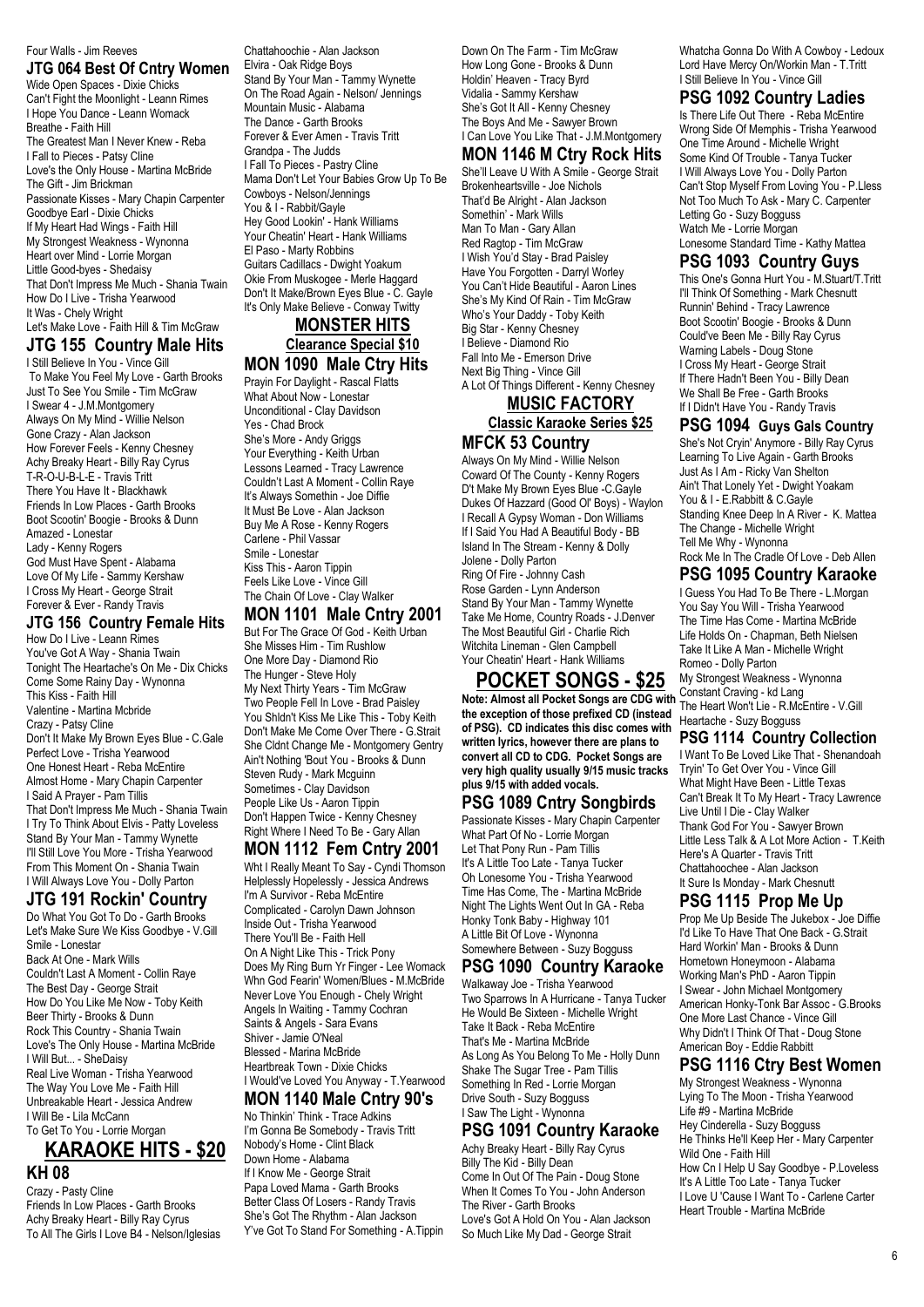#### **PSG 1117 Country Female**

Piece Of My Heart - Faith Hill What Part Of No - Lorrie Morgan Passionate Kisses - Mary Chapin Carpenter Soon - Tanya Tucker That Wasn't Me - Martina McBride Only Love - Wynonna The Song Remembers When - T.Yearwood Dance With The One - Shania Twain Rock Bottom - Wynonna You Just Watch Me - Tanya Tucker

#### **PSG 1157 Country Wedding**

I Swear - John Michael Montgomery You & I - C.Gayle/E.Rabbitt At Last - Gene Watson That's All - Kathy Lee Gifford All I Have - Beth Nielsen Chapman I Cross My Heart - George Strait The Vows Go Unbroken - Kenny Rogers Pledging My Love - Emmylou Harris There's No Love Like Our Love - Gale/Morris Forever & Ever, Amen - Randy Travis

#### **PSG 1212 Country Fever M**

The Keeper Of The Stars Baby Likes To Rock It Pickup Man This Is Me Storm In The Heartland You Better Think Twice The Fever Refried Dreams Stay Forever I Should Have Been True

# **PSG 1247 Male C.Love Songs**

Butterfly Kisses For The First Time For You Have I Told You Lately This Is The Moment Stay Gold The Greatest Love Of All I Believe In You & Me Until I Find You Again

#### **PSG 1324 Summer Hits 98 M**

Angel In My Eyes - John M.Montgomery Between The Devil & Me - Alan Jackson He's Got You - Brooks & Dunn Love Is The Right Place - Bryan White Just To See You Smile - Tim McGraw Thank God For Believers - Mark Chesnutt From Here To Eternity - Michael Peterson Longneck Bottle - Garth Brooks Something That We Do - Clint Black

# **PSG 1325 Summer Hits 98 F**

Commitment - Leann Rimes Perfect Love - Trisha Yearwood Come Some Rainy Day - Wynonna The Kiss - Faith Hill To Have You Back Again - Patty Loveless One Of Those Nights Tonight - Lorrie Morgan Valentine - Martina McBride I Wanna Fall In Love - Lila McCann You're Still The One - Shania Twain **PSG 1385 Jan 99 Cntry M-F** You're Beginning To Get To Me - C.Walker Right On The Money - Alan Jackson There You Have It - Blackhawk Spirit Of A Boy, Wisdom Of A Man - R.Travis For A Little While - Tim McGraw Wrong Again - Martina McBride You're Easy On The Eyes - Terri Clark Let Me Let Go - Faith Hill Wrong Night - Reba McEntire No Place That Far - Sara Evans

## **PSG 1416 How Forever Feels**

Gone Crazy - Alan Jackson How Forever Feels - Kenny Chesney I'll Still Love You More - Trisha Yearwood Please Remember Me - Tim McGraw That Don't Impress Me Much - Shania Twain Tonight/Heartache's On Me - Dixie Chicks

Whatever You Say - Martina McBride Wish You Were Here - Mark Wills With You - Lila McCann You Won't Ever Be Lonely - Sandy Grigg

## **PSG 1439 Country**

Happy Girl - Martina McBride I Can Still Feel You - Collin Raye I Said A Prayer - Pam Tillis Just To Hear U Say/Love Me - Hill/McGraw Now That I Found You - Terri Clark Stepping Stone - Lari White Texas Size Heartache - Joe Diffie The Hole - Alan Jackson To Make You Feel My Love - Garth Brooks True - George Strait

## **PSG 1444 My Kind of Woman**

Almost Home - Mary Chapin Carpenter Amazed - Lonestar God Must Have Spent /Time On U - Alabama Hello L.O.V.E. - John Michael Montgomery Lesson In Leavin - Jo Dee Messina My Kind Of Woman/Kind Man - Gill/Loveless One Honest Heart - Reba McEntire The Secret Of Life - Faith Hill Write This Down - George Strait

# **PSG 1454 It's A Love Thing**

After A Kiss - Pam Tillis Handful Of Water - Chalee Tennison It Don't Matter To The Sun - G.Brooks It's A Love Thing - Keith Urban Little Good-Byes - Shedaisy On My Way To You - Sonja Isaacs Squeezin' The Love Outta U - Redmon/Vale Steam - Ty Herndon

#### **PSG 1463 Something Like That**

Something Like That - Tim McGraw Move It On Over - Travis Trit &Thorogood Pop A Top - Alan Jackson Small Stuff - Alabama Here Comes My Baby - Mavericks Don't Make Me Beg - Steve Holy When Love Fades - Toby Keith Stampede - Chris Ledoux She Thinks My Tractor's Sexy - K.Chesney What Do You Say To That - George Strait

# **PSG 1464 Come On Over**

Come On Over - Shania Twain It Was - Chely Wright Because You Love Me - Jo Dee Messina Little Bird - Sherrie Austin Breathe - Faith Hill Something Real - Shana Petrone Stuff That Matters - Tara Lyn Hart You Go First (Do/Wanna Kiss) - J. Andrews This Woman Needs - Shedaisy Goodbye Earl - Dixie Chicks

#### **PSG 1471 What This Ctry Needs** Right Now - Garth Brooks

What This Country Needs - Aaron Tippin God Gave Me You - Bryan White My Best Friend - Tim McGraw I'm Already Taken - Steve Wariner If You Ever Leave Me - B. Streisand.&V. Gill Can't Nobody Love You - Wynonna Cowboy Take Me Away - Dixie Chicks Let's Make Love - F.Hill & T.McGraw

## **PSG 1480 Rock This Cntry**

Rock This Country - Shania Twain Loves The Only House - Martina McBride I Will...But - Shedaisy Real Live Woman - Trisha Yearwood The Way You Love Me - Faith Hill Unbreakable Heart - Jessica Andrews I Will Be - Lila McCann To Get To You - Lorrie Morgan

# **PSG 1481 The Best Day**

Do What You Got To Do - Garth Brooks Lets Make Sure We Kiss Goodbye - V.Gill Smile - Lonestar Back At One - Mark Wills

Couldn't Last A Moment - Collin Raye The Best Day - George Strait How Do You Like Me Now - Toby Keith Beer Thirty - Brooks & Dunn

#### **PSG 1485 Billboard Country**

Been There - Clint Black/Wariner Carlene - Phil Vassar Lessons Learned - Tracy Lawrence She's More - Andy Griggs Buy Me A Rose - Rogers/Krauss/Dean Daddy Won't Sell The Farm - Monty Gentry What I Need To Do - Kenny Chesney Another Nine Minutes - Yankee Grey Chain Of Love - Clay Walker

# **PSG 1525 By Now**

Maybe - Alison Krauss Without You - Dixie Chicks Ashes By Now - Lee Ann Womack A Little Gasoline - Terri Clark We're So Good Together - Reba Mcentire That's The Kind Of Mood I'm In - P.Loveless That's The Way It Is - Jo Dee Messina Born To Fly - Sara Evans Can't Fight The Moonlight - Leann Rimes

#### **PSG 1542**

I Hope You Dance - Lee Ann Womack Two People Fell In Love - Brad Paisley If My Heart Had Wings - Faith Hill Aint Nothing Bout You - Brooks & Dunn If I Fall Yre Gng Down With Me - Dixie Chicks Its A Great Day To Be Alive - Travis Tritt Who I Am - Jessica Andrews Dont Happen Twice - Kenny Chesney I Would Hve Loved U Anyway - T.Yearwood But I Do Love You - Leann Rimes

## **PSG 1547**

Grown Men Don't Dry - Tim McGraw I'm Already There - Lonestar If You Can Do Anything Else - George Strait Keep Mom & Dad In Love - Dean & Bogguss Mrs.Steven Rudy - Mark McGuinn Right Where I Need To Be - Gary Allan One More Day - Diamond Rio You Shouldnt Kiss Me Like This - Toby Keith She Couldn't Change Me - Montgy Gentry When Somebody Loves You - Alan Jackson **PSG 1548**

There You'll Be - Faith Hill Down Time - Jo Dee Messina The Last Thing On My Mind - Patty Loveless No Fear - Terri Clark Why They Call It Falling - Lee Ann Womack Still Holding Out For You - Shedaisy Love Is Enough - 3 Of Hearts When I Think About Angels - Jamie Oneal Come A Little Closer - Lila Mccann What I Really Meant To Say - C. Thompson

#### **PSG 1574 Country Good Stuff**

My Heart Is Lost To You - Brooks & Dunn Thicker Than Blood - Garth Brooks Where Would You Be - Martina Mcbride The Good Stuff - Kenny Chesney Forgive - Rebecca Lynn Howard Long Time Gone - Dixie Chicks Work In Progress - Alan Jackson Unbroken - Tim Mc Graw I Dt Paint Myself Into Corners - T.Yearwood My Town - Montgomery Gentry

#### **PSG 1610 M Ctry Hits 2004**

When The Sun Goes Down - Kenny Chesney You'll Think Of Me - Keith Urban Mayberry - Rascal Flatts Letters From Home - John M.Montgomery If You Ever Stop Loving Me - Monty Gentry Let's Be Us Again - Lonestar Tht's Wht She Gets Fr Loving Me - Bks/Dunn Tougher Than Nails - Joe Diffie The Coast Is Clear - Scott Emerick I'd Be Lying - Chris Cagle **PSG 1632 All Roads Lead To You**

Some Beach - Blake Shelton Back When - Tim McGraw The Woman With You - Kenny Chesney Nothing On But The Radio - Gary Allen Monday Morning Church - Alan Jackson Bless The Broken Road - Rascal Flatts Holy Water - Big & Rich Nothin' To Lose - Josh Gracin Let Them Be Little - Billy Dean Trip Around The Sun - Buffett & McBride

# **PSG 1633 Danger Curves Ahead**

Party For Two - Shania & Mark McGrath When I Think About Cheatin' - G.Wilson Nothin' 'Bout Love Makes Sense - L.Rimes He Gets That From Me - Reba McEntire I May Hate Myself In Th Morning - L.Womack Me And Charlie Talking - Miranda Lambert Heartbreaker - Dolly Parton Break Down Here - Julie Roberts Homewrecker - Gretchen Wilson Me And Emily - Rachel Proctor

## **PSG 1634 Garth & Alan**

A New Way To Fly - Garth Brooks Beer Run - Garth Brooks / George Jones Why Ain't I Runnin' - Garth Brooks Wild Horses - Garth Brooks Wrapped Up In You - Garth Brooks A Little Bluer Than That - Alan Jackson Buicks To The Moon - Alan Jackson Five O'Clock Somewhere - Alan Jackson / Jimmy Buffett Hey, Good Lookin' - Alan Jackson I'll Go On Lovin' You - Alan Jackson **PSG 6071 This One's For Girls**

Anyway - Martina McBride You'll Always Be My Baby - Sara Evans Wasted - Carrie Underwood The Lucky One - Faith Hill This One's For The Girls - Martina McBride Cheatin' - Sara Evans Before He Cheats - Carrie Underwood Like We Never Loved At All - F Hill & T McG In My Daughter's Eyes - Martina McBride Jesus, Take The Wheel - Carrie Underwood

#### **PSG 6146 Hot Cntry Hits Male**

Kristofferson - Tim McGraw She's A Hottie - Toby Keith Trying To Stop Your Leaving - Dierks Bentley Better As A Memory - Kenny Chesney You're Gonna Miss This - Trace Adkins Love Is A Beautiful Thing - Phil Vassar I'm Still A Guy - Brad Paisley Just Got Started Lovin' You - James Otto She Wouldn't Be Gone - Blake Shelton

# **PSG 6147 Hot Cntry Hits Fem**

Stronger Woman - Jewel Tim McGraw - Taylor Swift Teardrops On My Guitar - Taylor Swift Picture To Burn - Taylor Swift Our Song - Taylor Swift Last Name - Carrie Underwood Love Story - Taylor Swift Fearless - Taylor Swift Cry Cry (Til The Sun Shines) - Heidi Newfield

#### **PSG 1650**

Best Days of Your Life - Kellie Pickler Space - Sarah Buxton Ride - Martina McBride White Horse - Taylor Swift More Like Her - Miranda Lambert Last Call - Lee Ann Womack Already Gone - Sugarland What If It All Goes Right - Melissa Lawson Like A Woman - Jamie ONeal Fifteen - Taylor Swift

# **PSG 6186 Cntry Crossover**

Temporary Home - Carrie Underwood Today Was A Fairytale - Taylor Swift Stay Here Forever - Jewel The Dance - Garth Brooks A Little More Country Than That - E Corbin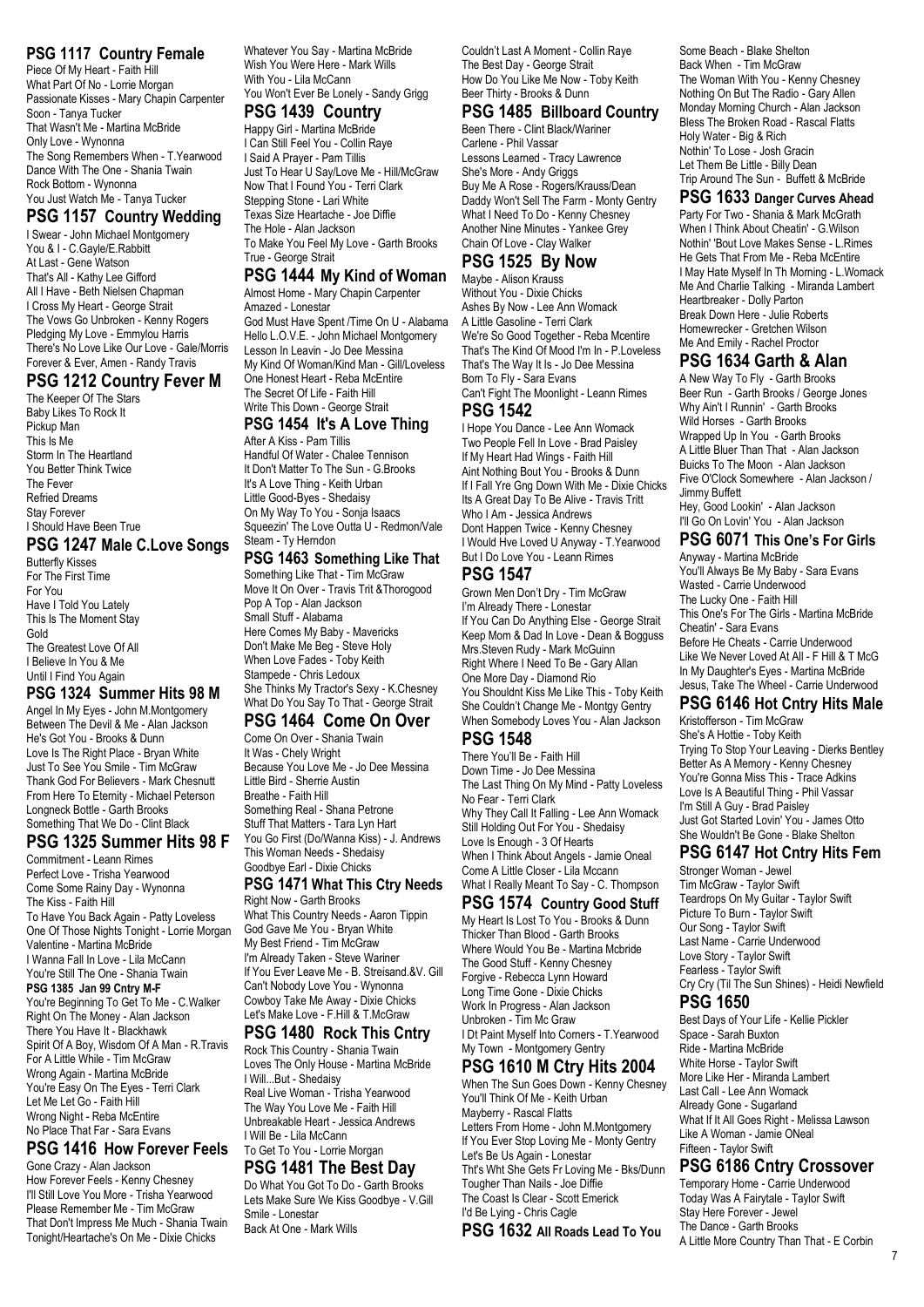My Best Days Are Ahead Of Me - Dan Gokey American Honey - Lady Antebellum Unstoppable - Rascal Flatts The Man I Want To Be - Chris Young Best Days Of Your Life - Kellie Pickler

# **PSG 6196 Top Cntry Fall 10**

Mine - Taylor Swift All About Tonight - Blake Shelton Turn On The Radio - Reba McEntire Georgia Clay - Josh Kelley Little White Church - Little Big Town Raymond - Brett Eldridge A Little Bit Stronger - Sara Evans

#### **POCKET SONGS 100 SERIES The 100 series are all CDG with 8/15 music tracks & 8/15 with added vocals.**

**PSG102 Cntry Female Hits** Take It Back - Reba McEntire She's In Love With The Boy - T.Yearwood Down At The Twist & Shout - MC Carpenter Help Me Make It Thru The Night - S.Smith Grandpa - The Judds Men - Forester Sisters Let That Pony Run - Pam Tillis Stand By Your Man - Tammy Wynette

#### **PSG103 Country Male Hits**

American Honky-Tonk Bar Assn - G.Brooks I'll Leave This World Loving U - RV.Shelton T-R-O-U-B-L-E - Travis Tritt All My Ex's Live In Texas - George Strait Here's A Quarter - Travis Tritt Hard Workin' Man - Brooks & Dunn Can I Trust You With My Heart - Travis Tritt Queen Of My Double Wide Trailer - Kershaw

#### **PSG134 Country Males**

What The Cowgirls Do - Vince Gill Summertime Blues - Alan Jackson I Swear - John Michael Montgomery A Little Less Talk - Toby Keith I Cross My Heart - George Strait We Shall Be Free - Garth Brooks She's Not Cryin' Anymore - Billy Ray Cyrus Prop Me Up Beside The Jukebox - Joe Diffie

## **PSG135 Country Females**

XXX'S & OOO'S - Trisha Yearwood Girls With Guitars - Wynonna Piece Of My Heart - Hill, Faith He Thinks He'll Keep Her - Mary C.Carpenter Watch Me - Lorrie Morgan Listen To The Radio - Kathy Mattea Some Kind Of Trouble - Tanya Tucker Take It Like A Man - Michelle Wright

## **SBI Note: The price is the number after the / in the disc id. SBI 602/25 2012 Country 1**

Come Over - Kenny Chesney Kissed You Good Night - Gloriana Angel Eyes - Love & Theft 5150 - Dierks Bentley Even If It Breaks Your Heart - Eli Young Bnd Postcard From Paris - Band Perry Time Is Love - Josh Turner Pontoon - Little Big Town For You - Keith Urban Something To Do With My Hands - Th Rhett Glass - Thompson Square Wanted - Hunter Hayes Take A Little Ride - Jason Aldean Hard To Love - Lee Brice Dance With Me - Johnny Reid

## **SBI 603/25 2012 Country 2**

Shining On Me - Jerrod Niemann Runaway - Love & Theft Crazy Girl – Eli Young Band Laughed Until We Cried - Jason Aldean Springsteen - Eric Church Drunk On You - Luke Bryan You Don't Know Her Like I Do - Brant Gilbert Good Girl - Carrie Underwood

Better Than I Used To Be - Tim McGraw No Hurry - Zac Brown Band Something About A Truck - Kip Moore Beers Ago - Toby Keith A Little Bit Stronger - Sara Evans A Woman Like You - Lee Brice Kicking Stones - Johnny Reid

# **SBI 605/25 2012 Country 3**

Blown Away - Carrie Underwood Loving You Is Fun - Easton Corbin Fastest Girl In Town - Miranda Lambert Truck Yeah - Tim McGraw The One That Got Away - Jake Owen Kiss Tomorrow Goodbye - Luke Bryan We Are Never Ever Getting Back - T Swift Creeping - Eric Church Did It For The Girl - Greg Bates Till My Last Day - Justin Moore I Like Girls That Drink Beer - Toby Keith Beer Money - Kip Moore The Wind - Zac Brown Band We Owned The Night - Lady Antebellum How Country Feels - Randy Houser

# **SBI 639/25 2013 Country 1**

Better Dig Two - Band Perry Every Storm Runs Out Of Rain - Gary Allan Cruise - Florida Georgia Line The Only Way I Know - J Aldean & L Bryan One Of Those Nights - Tim McGraw Goodbye In Her Eyes - Zac Brown Band Sure Be Cool If You Did - Blake Shelton Tornado - Little Big Town Southern Comfort Zone - Brad Paisley Somebody's Heartbreak - Hunter Hayes Two Black Cadillacs - Carrie Underwood Merry Go Round - Kacey Musgraves Begin Again - Taylor Swift Tip It On Back - Dierks Bentley I Drive Your Truck - Lee Brice

#### **SBI 688/25 2013 Country 2** Wagon Wheel - Darius Rucker

Mamas Broken Heart - Miranda Lambert Get Your Shine On - Florida Georgia Line Pirate Flag - Kenny Chesney Give It All We Got Tonight - George Strait Like Jesus Does - Eric Church More Than Miles - Brantley Gilbert Changed - Rascal Flatts All Over The Road - Easton Corbin Dont Ya - Brett Eldredge Whiskey - Jana Kramer Ill Keep The Kids - Montgomery Gentry 22 (Twenty Two) - Taylor Swift I Can Take It From Here - Chris Young Let There Be Cowgirls - Chris Cagle

## **SBI711/25 2013 Country 3**

Boys Rnd Here - Bke Shelton & Pistol Annies DONE - Band Perry Running Outta Moonlight - Randy Houser See You Again - Carrie Underwood Anywhere With You - Jake Owen Beat This Summer - Brad Paisley Hey Pretty Girl - Kip Moore Jump Right In - Zac Brown Band If You Want Some - Joel Crouse Point At You - Justin Moore Redneck Crazy - Tyler Farr Blowing Smoke - Kacey Musgraves Easy - Sheryl Crow Better - Maggie Rose Ething Has Changed - T Swift & Ed Sheeran **SBI 739/25 2013 Country 4**

# It Goes Like This - Thomas Rhett

Could It Be - Charlie Worsham Hey Girl - Billy Currington Outta My Head - Craig Campbell Aw Naw - Chris Young Parking Lot Party - Lee Brice The Simple Life - Drake White Red - Taylor Swift Your Side Of The Bed - Little Big Town Goodbye Town - Lady Antebellum

Country Song - Jake Bugg Little Bit Of Everything - Keith Urban Carolina - Parmalee Days Of Gold - Jake Owen Radio - Darius Rucker

# **SBI758/25 2013 Country 5**

Chillin It - Cole Swindell Compass - Lady Antebellum Crash My Party - Luke Bryan Downtown - Lady Antebellum Ebodys Got Sbody But Me - Hunter Hayes Goodnight Kiss - Randy Houser Highway Dont Care - Tim McGraw & T Swift I Miss You - Henningsens If You Ever Get Lonely - Love & Theft Stay - Florida Georgia Line Sweet Annie - Zac Brown Band Sweeter Than Fiction - Taylor Swift The Heart Of Dixie - Danielle Bradbery Wasting All These Tears - Cassadee Pope We Were Us - Keith Urbn & Miranda Lambert

# **SBI762/25 2014 Country Hits 1**

Slow Me Down - Sara Evans That's My Kind Of Night - Luke Bryan The Last Time - Taylor Swift & Gary Lightbdy The Outsiders - Eric Church Whatever She's Got - David Nail When She Says Baby - Jason Aldean Beat Of The Music - Brett Eldredge Chilling It - Cole Swindell Cold Beer With Yr Name On It - Jsh Thmpsn Dont Let Me Be Lonely - Band Perry Drink To That All Night - Jerrod Niemann Helluva Life - Frankie Ballard I Hold On - Dierks Bentley I Miss You - Henningsens Drink A Beer - Luke Bryan

#### **SBI867/25 Ladies Country (mpx)** Better Things To Do - Terri Clark

Breaking In Brand New Broken Hrt - C Frcis Don't Break Heart That Loves U - C Francis Let's Jump The Broomstick - Brenda Lee Love Is The Foundation - Loretta Lynn Love Land - Martina McBride Once A Day - Connie Smith Poor Poor Pitiful Me - Terri Clark Red White & Blue - Loretta Lynn Rocking Arnd The Xmas Tree - Brenda Lee She Didn't Have Time - Terri Clark Stupid Cupid - Connie Francis Sweet Nothings - Brenda Lee This One's For The Girls - Martina McBride You're Looking At Country - Loretta Lynn

#### **SBI812/25 Classic Country 1**

A Week In A Country Jail - Tom T Hall All I Have To Offer You (Is Me) - Charly Pride Apartment Number Nine - Tammy Wynette Engine Engine Number Nine - Roger Miller Have You Ever Been Lonely - Patsy Cline Husbands & Wives - Roger Miller I Forgot More Than Yll Ever Know - Davis Sis I Wanna Live - Glen Campbell Im A Honky Tonk Girl - Loretta Lynn Nobodys Child - Hank Snow Sing Me Back Home - Merle Haggard The Fugitive - Merle Haggard There He Goes - Patsy Cline White Lightning - George Jones You Mean The World To Me - David Houston

#### **SBI827/25 Timeless Country 1**

A Week In A Country Jail - Tom T Hall Abilene - George Hamilton IV All I Have To Offer U (Is Me) - Charley Pride Almost Persuaded - David Houston Apartment Number Nine - Tammy Wynette Candy Kisses - George Morgan Country Bumpkin - Cal Smith Engine Engine Number Nine - Roger Miller Faded Love - Patsy Cline Galveston - Glen Campbell Have You Ever Been Lonely - Patsy Cline He Stopped Loving Her Today - Grge Jones Husbands & Wives - Roger Miller I Forgot More Thn Y'll Ever Know - Davis Sis I Wanna Live - Glen Campbell

#### **SBI828/25 Timeless Country 2**

I'm A Honky Tonk Girl - Loretta Lynn Lonesome 77203 - Loretta Lynn Mama Tried - Merle Haggard Nobody's Child - Hank Snow North To Alaska - Johnny Horton Sing Me Back Home - Merle Haggard Skip A Rope - Kentucky Headhunters The Fugitive - Merle Haggard The Three Bells - Browns There He Goes - Patsy Cline Walking The Floor Over You - Ernest Tubb White Lightning - George Jones Wild Side Of Life - Hank Thompson Yesterday When I Was Young - Roy Clark You Mean The World To Me - David Houston **SBI829/25 2014 Country Hits 2**

# Automatic - Miranda Lambert

Cop Car - Keith Urban Doin' What She Likes - Blake Shelton Get Me Some Of That - Thomas Rhett Ghost Town - Jake Owen Give Me Back My Hometown - Eric Church How Could I Want More - Jamie Lynn Spears I Got A Car - George Strait Kentucky Dirty - Laura Bell Bundy Ready Set Roll - Chase Rice Rewind - Rascal Flatts Take It Out On Me - Florida Georgia Line Tennessee Mojo - Cadillac Three Whiskey In My Water - Tyler Farr Young Love - Kip Moore

#### **SBI874/25 2014 Country Hits 3**

A Thing About You - Hunter Hayes Beachin - Jake Owen Chainsaw - Band Perry Dust - Eli Young Band Famous - Kelleigh Bannen Hope You Get Lonely Tonight - Cole Swindell I Dont Dance - Lee Brice Invisible - Hunter Hayes Look At You - Big & Rich Me Without You - Jennifer Nettles Play It again - Luke Bryan Wake Up Loving You - Craig Morgan Want Me Too - Charlie Worsham We Are Tonight - Billy Currington Who I Am With You - Chris Young

#### **SBI885/25 2014 Country Hits 4**

This Is How We Roll - Florinda Georgia Line My Eyes - Blake Shelton & Gwen Sebastian Drunk On A Plane - Dierks Bentley Bartender - Lady Antebellum Yeah - Joe Nichols River Bank - Brad Paisley Where Its At - Dustin Lynch Keep Them Kisses Coming - Craig Campbell Meanwhile Back At Mamas - Tim & Faith Hill Song About A Girl - Eric Paslay Small Town Throwdown - B Gilbrt & J Moore Aint Worth The Whiskey - Cole Swindell City Lights - Tim McGraw Old Habits - Justin Moore & Miranda Lambert Something Bad - M Lambert & C Underwood

# **SBI895/25 2014 Country Hits 5**

All Alright - Zac Brown Band American Kids - Kelly Chesney Burning It Down - Jason Aldean Close Your Eyes - Parmalee Cold One - Eric Church Country Girl (Shake It For Me) - Luke Bryan Dirt - Florida Georgia Line I Wish I Cld Break Yr Heart - Cassadee Pope Keep It To Yourself - Kacey Musgraves Later On - Swon Brothers Leave The Night On - Sam Hunt Somewhere With You - Kenny Chesney Storm Warning - Hunter Hayes Sunshine & Whiskey - Frankie Ballard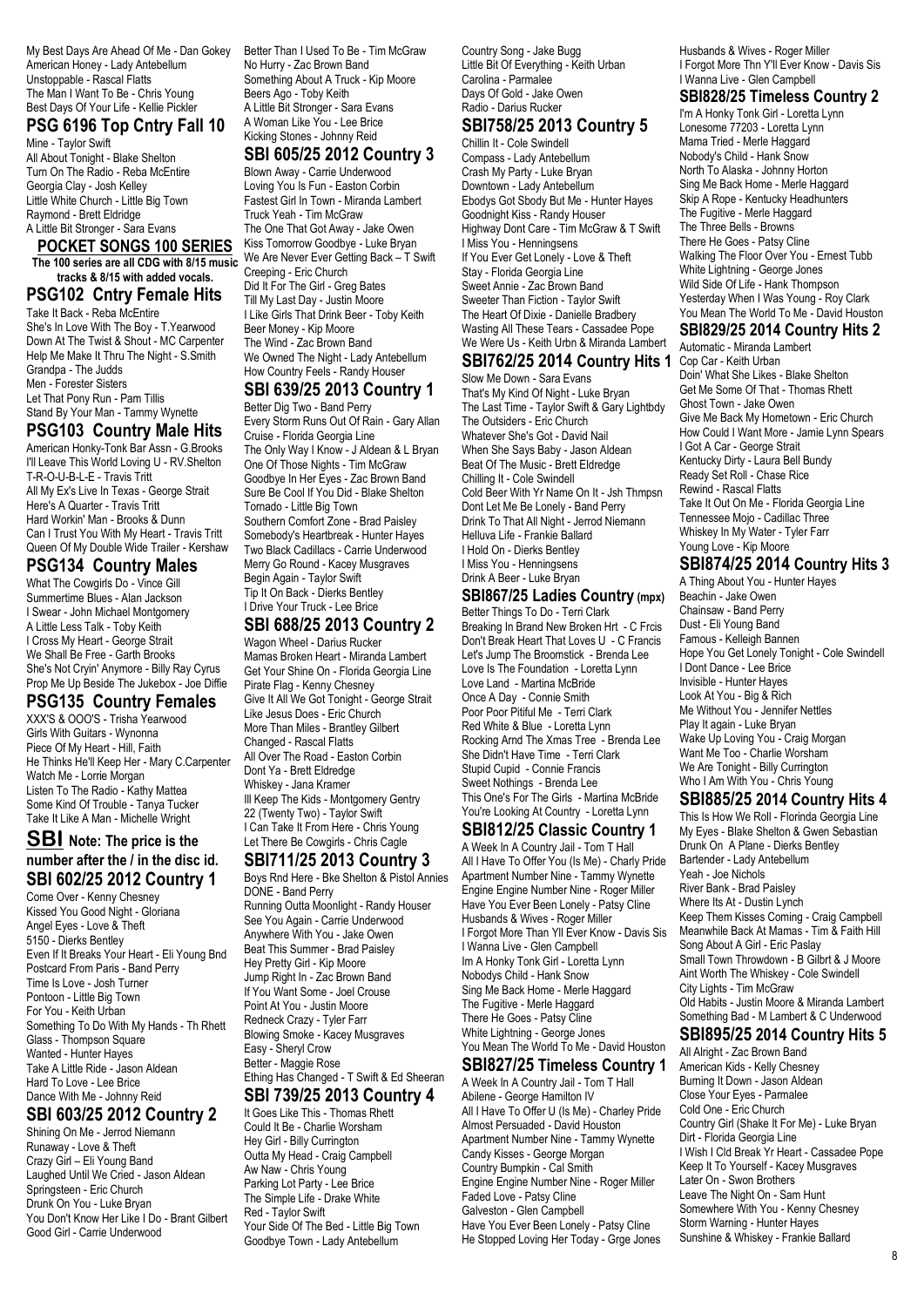#### You & Me - Dan & Shay **SBI 943 2014 Country Hits 6**

Country Boy - Aaron Lewis & Charlie Daniels Feelin It - Scotty McCreery Girl In A Country Song - Maddie & Tae God Gave Me You - Blake Shelton Love This Pain - Lady Antebellum Mean To Me - Brett Eldredge Night That Youll Never Forget - Love & Theft Roller Coaster - Luke Bryan Show You Off - Dan + Shay Sweet Little Something - Jason Aldean Two Night Town - Jason Aldean You Think U Know Smebody - Hunter Hayes Youre My Better Half - Keith Urban The House That Built Me - Miranda Lambert Before He Cheats - Carrie Underwood **SBI1017/25 2015 Country 1**

1994 - Jason Aldean A Guy Walks Into A Bar - Tyler Farr Best Seat In The House - LoCash Cowboys Drinking Class - Lee Brice Homegrown Honey - Darius Rucker I Loved Her First - Heartland I See You - Luke Bryan Like A Cowboy - Randy Houser Lonely Eyes - Chris Young Lonely Tonight - Blake Shelton & A Monroe Love You Like That - Canaan Smith Make Me Wanna - Thomas Rhett Perfect Storm - Brad Paisley Take It On Back - Chase Bryant Till It's Gone - Kenny Chesney

# **SBI1238/25 2015 Cntry Hits 3**

Crash & Burn - Thomas Rhett Dancing Away With My Heart - Ldy Antebellum Dont It - Billy Currington I Have Never Been To Memphis - Rascal Fltts Kick The Dust Up - Luke Bryan Little Toy Guns - Carrie Underwood Looking For That Girl - Tim McGraw One Hell Of An Amen - Brantley Gilbert Sangria - Blake Shelton She Dont Love You - Eric Paslay Downtown - Dolly Parton People Are Crazy - Billy Currington Cowboy Up - Chris Ledoux Mine Would Be You - Blake Shelton Negatory Romance - Tom T Hall

# **SBI1250/25 2015 Cntry Hits 4**

Anything Goes - Florida Georgia Line Burning House - Cam Buy Me A Boat - Chris Janson Fly - Maddie & Tae Hell Of A Night - Dustin Lynch House Party - Sam Hunt John Cougar John Deere John - Keith Urban Kiss You In The Morning - Michael Ray Let Me See Ya Girl - Cole Swindell Long Stretch Of Love - Lady Antebellum Love Me Like You Mean It - Kelsea Ballerini Our Song - Taylor Swift Smoke Break - Carrie Underwood Tonight Looks Good On You - Jason Aldean Withdrawals - Tyler Farr

# **SBI1254/25 2016 Cntry Hits 1**

Beautiful Drug - Zac Brown Band Break Up In A Small Town - Sam Hunt Die A Happy Man - Thomas Rhett Drunk On Your Love - Brett Eldredge Home Alone Tonight - Luke Bryan & K Frchild I Am Invincible - Cassadee Pope I Got The Boy - Jana Kramer Lose My Mind - Brett Eldredge Roots & Wings - Miranda Lambert She Get Me High - Luke Bryan Shouldve Ran After You - Cole Swindell Snapback - Old Dominion Stay A Little Longer - Brothers Osborne Strip It Down - Luke Bryan You Should Be Here - Cole Swindell

# **SBI1269/25 Timeless Cntry 3** Who Are U When Im Not Looking - B Shelton

57 Chevrolet - Billie Jo Spears Best Of My Love - Eagles Crystal Chandeliers - Charley Pride Everybodys Talking - Harry Nilsson Hello Mary Lou - Ricky Nelson I Can Help - Billy Swan I Recall A Gypsy Woman - Don Williams Let Your Love Flow - Bellamy Brothers Lying Eyes - Eagles Lying In The Arms Of Mary - Sutherland Bros Margaritaville - Jimmy Buffett Peaceful Easy Feeling - Eagles Ruby Dt Take Yr Love To Town - Ken Rogers Sing Me An Old Fashioned Song - BJ Spears Witchita Lineman - Glen Campbell

# **SBI1280/25 Male Country 1**

America Will Always Stand - Randy Travis Anything Goes - Florida Georgia Line Back When - Tim McGraw Burning It Down - Jason Aldean Chattahoochee - Alan Jackson Come Over - Kenny Chesney Cop Car - Keith Urban Crash My Party - Luke Bryan Days Go By - Keith Urban Dirt - Florida Georgia Line Feel Like A Rock Star - K Chesney & T McGrw Forget About Us - Tim McGraw Give It All We Got Tonight - George Strait Highwayman - Willie Waylon Johnny& Kris Honky Tonking - Hank Williams

## **SBI1281/25 Male Country 2**

I Recall A Gypsy Woman (Slow) - Don Willms If Tomorrow Never Comes - Garth Brooks Im Just A Country Boy - Don Williams Its Five OClock Somewhere - Alan & Jimmy Laughed Until We Cried - Jason Aldean Lucille - Kenny Rogers My Woman My Woman My Wife - Marty Robns One Piece At A Time - Johnny Cash Pretty Paper - Randy Travis River Bank - Brad Paisley Strip It Down - Luke Bryan The Gambler - Kenny Rogers Walking After Midnight - Garth Brooks You Are - Lionel Richie & Blake Shelton Your Cheating Heart - Hank Williams

# **SBI1289/25 2016 Cntry Hits 2**

35 mph Town - Toby Keith Came Here To Forget - Blake Shelton Different For Girls - Dierks Bentley & Elle King From The Ground Up - Dan + Shay Go Ahead & Break My Heart - Blake & Gwen HOLY - Florida Georgia Line Hole In A Bottle - Canaan Smith Huntin Fishin & Lovin Every Day - Luke Bryan Lights Come On - Jason Aldean One Great Mystery - Lady Antebellum Record Year - Eric Church Rum Is The Reason - Toby Keith Somewhere On A Beach - Dierks Bentley Wasnt Through Lovin You Yet - Alabama Wasted Time - Keith Urban We Went - Randy Houser

#### **Singers Solution - \$20 SSC 401**

Anything Like Me - Brad Paisley My Kinda Party - Jason Aldean The Breath You Take - George Strait Why Wait - Rascal Flatts A Little Bit Stronger - Sara Evans Country Strong - Gwyneth Paltrow This Aint No Lovesong - Trace Adkins The Shape Im In - Joe Nichols Mamas Song - Carrie Underwood

#### **SSC 402**

Felt Good On My Lips - Tim Mcgraw Dont U Wanna Stay - J Aldean & K Clarkson Sparks Fly - Taylor Swift Somewhere With You - Kenny Chesney

Turn On The Radio - Reba Mcintyre Put You In A Song - Keith Urban Little Miss - Sugarland Let Me Down Easy - Billy Currington

## **SSC 403**

Colder Weather - Zak Brown Band Knee Deep - Zac Brown & Jimmy Buffet Heart Like Mine - Miranda Lambert Last Kiss - Taylor Swift Love Done Gone - Billy Currington Stars Tonight - Lady Antebellum People Are Crazy - Billy Currington Incredible Machine - Sugarland Born Free - Kid Rock

## **SSC 404**

This Is Country Music - Brad Paisley I Wont Let Go - Rascal Flatts From A Table Away - Sunny Sweeney Good To Be Me - Uncle Kracker Give In To Me - Garrett Hedlung & L Meese I Cant Love You Back - Easton Corbin Raymond - Brett Eldridge The Story Of Us - Taylor Swift What Do You Want - Jerrod Nieman

## **SSC 405**

This - Darius Rucker Wildflower - Janedear Girls Without You - Keith Urban Live A Little - Kenny Chesney Bleed Red - Ronnie Dunn Story Of Us - Taylor Swift You Lie - Band Perry Brown Chicken Brown Cow - Trace Adkins Keep Me In Mind - Zac Brown Band **SSC 406**

Honey Bee - Blake Shelton Old Alabama - Brad Paisley Tomorrow - Chris Young Dirt Road Anthem - Jason Aldean Just A Kiss - Lady Antebellum Country Girl - Luke Bryan Teenage Daugthers - Martina Mcbride Are U Gonna Kiss Me Or Not - Thompson Sq Knee Deep - Zac Brown Band

## **SSC 407**

Am I The Only One - Dierks Bentley Barefoot Blue Jean Night - Jake Owen Easy - Rascal Flatts & Natasha Bedingfield Remind Me - Brad Paisley & Carrie Underwood No Hurry - Zac Brown Band I Love You This Big - Scotty Mccreery Like My Mother Does - Lauren Alaina You And Tequila - Kenny Chesney & Grace Potter Just Fishin - Trace Adkins Homeboy - Eric Church

#### **SSC 408**

Country Must Be Country Wide - B Gilbert Hell On Wheels - Pistol Annies Here For A Good Time - George Strait Take A Back Road - Rodney Atkins Today Is Your Day - Shania Twain Tough - Kelly Pickler All Your Life - Band Perry God Gave Me You - Blake Shelton If Heaven Wasnt So Far - Justin Moore

#### **SSC 409**

Baggage Claim - Miranda Lambert We Own The Night - Lady Antebellum Long Way To Go - Alan Jackson I Got Nothin - Darius Rucker Take It Off - Joe Nichols Cost Of Livin - Ronnie Dunn Long Hot Summer - Keith Urban Dont Drink The Water - B Paisley & B Sheltn Love Dont Run - Steve Holy

## **SSC 410**

Im Gonna Love You Through It - M Mcbride Takin Pills - Pistol Annies One More Drinkin Song - Jerrod Niemann

Home - Dierks Bentley Wanted You More - Lady Antebellum Crazy Girl - Eli Young Band Kiss My Country Ass - Blake Shelton Storm Warning - Hunter Hayes How Far To Waco - Ronnie Dunn

#### **SSC 411**

Red Solo Cup - Toby Keith Ours - Taylor Swift Tatoos On This Town - Jason Aldean Sunny In Seattle - Blake Shelton The Trouble With Girls - Scotty Mccreery Give - Leann Rimes Drink In My Hand - Eric Church Mamas Broken Heart - Miranda Lambert I Dont Want This Night To End - Luke Bryan

#### **SSC 412**

Dancin Away With My Heart - Ldy Antbellum Like My Dog - Billy Currington Reality - Kenny Chesney My Heart Cant Tell You No - Sara Evans You - Chris Young Safe & Sound - Taylor Swift & Civil Wars Over You - Miranda Lambert Like Jesus Does - Eric Church Dear Diamond - Miranda Lambert

#### **SSC 413**

Good Girl - Carrie Underwood Alone With You - Jake Owen Drink On It - Blake Shelton Georgia Peaches - Lauren Alaina Loves Gonna Make It Alright - George Strait You Gonna Fly - Keith Urban A Woman Like You - Lee Brice Country Boys World - Jason Aldean Better Than I Used To Be - Tim Mcgraw

## **SSC 414**

Banjo - Rascall Flatts Drunk On You - Luke Bryan Even If It Breaks Your Heart - Eli Young Bnd Eyes Open - Taylor Swift Fly Over States - Jason Aldean Somethin Bout A Truck - Kip Moore Where I Come From - Montgomery Gentry You Dont Know Her Like I Do - Brntly Gilbert Hes Mine - Rodney Atkins

# **SSC 415**

Springsteen - Eric Church Got My Country On - Chris Cagle Goodnight - Gloriana Postcard From Paris - Band Perry Glass - Thompson Square Beers Ago - Toby Keith Something To Do With My Hands - T Rhett Feel Like A Rock Star - K Chsny & T Mcgraw

#### **SSC 416**

5150 - Dierks Bentley Angel Eyes - Love & Theft Changed - Rascal Flatts For You - Keith Urban Time Is Love - Josh Turner Two Black Cadaillacs - Carrie Underwood Wanted - Hunter Hayes Why Ya Wanna - Jana Kramer Come Over - Kenny Chesney & Time Mcgraw

## **SSC 417**

Over - Blake Shelton Come Wake Me Up - Rascal Flatts Cowboys & Angels - Justin Lynch Pontoon - Little Big Town Home Sweet Home - Farm Inc Neon - Chris Young Fastest Girl In Town - Miranda Lambert Lovin You Is Fun - Miranda Lambert Thats Why I Pray - Big & Rich

## **SSC 418**

Take A Little Ride - Jason Aldean Come Wake Me Up - Zac Brown Band Truck Yea - Tim Mcgraw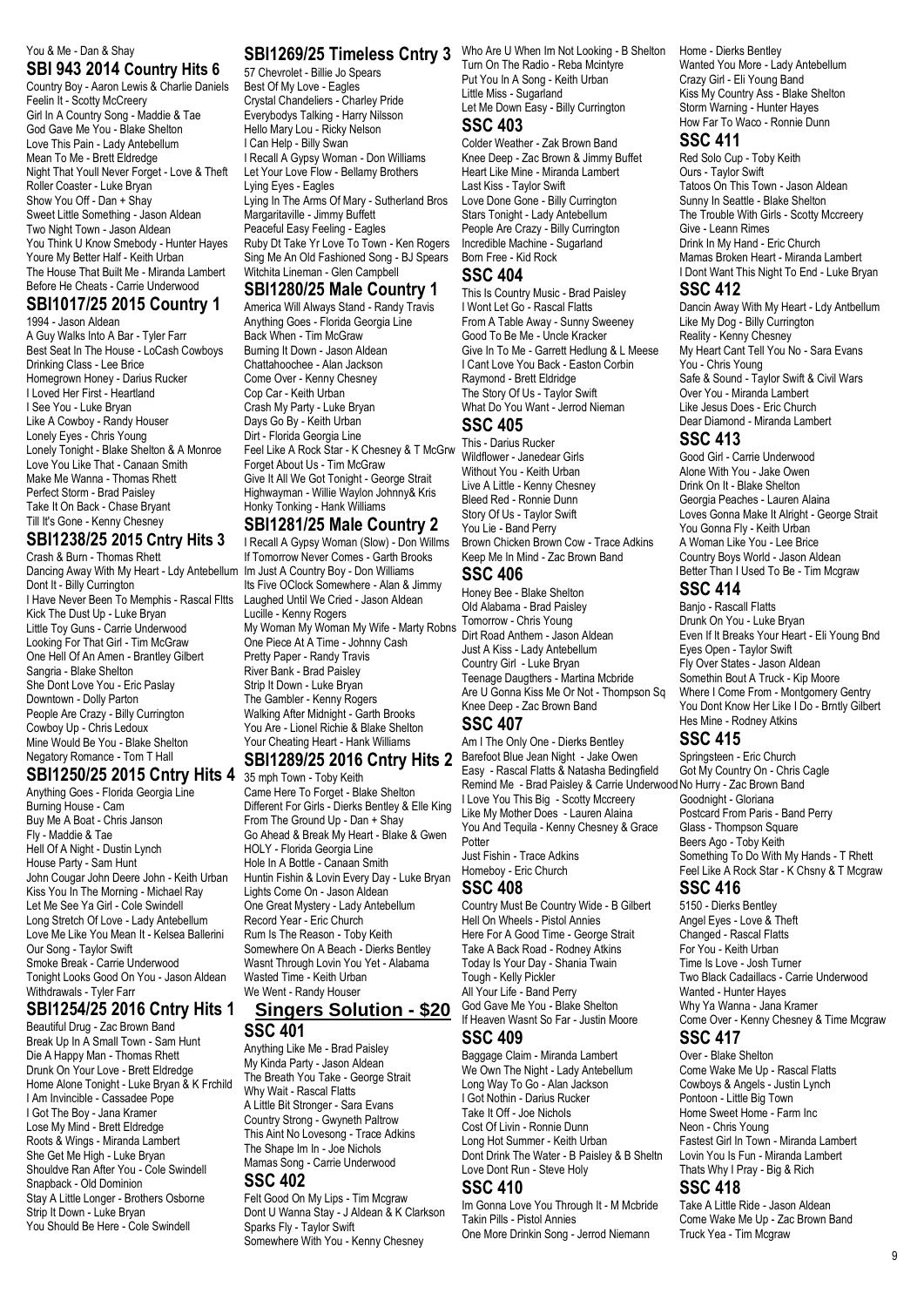Hard To Love - Lee Brice Shinin On Me - Jerrod Niemann Blown Away - Carrie Underwood The One That Got Away - Jake Owen Beer Money - Kip More Forever Changed - Carrie Underwood

#### **SSC 419**

I Like Girls That Drink Beer - Toby Keith Creepin - Eric Church Did It For The Girl - Greg Bates We Are Never Getg Back Together - T Swift Till My Last Days - Justin Moore Kiss Tomorrow Goodbye - Luke Bryan Jump Right In - Zac Brown Band To Good To Be True - Edens Edge Drinkin Man - George Strait

#### **SSC 420**

Been There Done That - Luke Bryan Begin Again - Taylor Swift Corn Star - Craig Morgan Cruise - Florida Georgia Line Crying On A Suitcase - Casey James El Cerrito Place - Kenny Chesney How Country Feels - Randy Houser Red - Taylor Swift True Believers - Darious Rucker

#### **SSC 421**

Better Dig Two - Band Perry Dont Rush - Vince Gill & Kelly Clarkson Every Storm - Gary Allan Goodbye In Her Eyes - Zac Brown Band Somebodys Heartbreak - Hunter Hayes Southern Comfort Zone - Brad Paisley Only Way I Know - Jean Aldean & Luke Bryan & Outsiders - Eric Church Eric Church Tip It On Back - Dierks Bentley Tornado - Little Big Town

#### **SSC 422**

Downtown - Lady Antebellum I Dont Do Lonely Well - Jason Aldean I Drive Your Truck - Lee Brice If I Didnt Have You - Thompson Square Merry Go Round - Kacey Musgraves One Of Those Nights - Tim Mcgraw Pirate Flag - Kenny Chesney See You Again - Carrie Underwood Sure Be Cool If You Did - Blake Shelton

#### **SSC 423**

1994 - Jason Aldean Beet This Summer - Brad Paisley Buzz Kill - Luke Brvan Get Your Shine On - Florida Georgia Line Hope On The Rocks - Toby Keith I Can Take It From Here - Chris Young Wagon Wheel - Darious Rucker As Long As Thers Loving Tnight - Mavericks Highway Dont Care - Tim McG & Taylor Swift **SSC 424**

Boys Round Here - B Shelton & Pistol Annies Crash My Party - Luke Bryan Done - Band Perry Give It All We Got Tonight - George Strait I Want Crazy - Hunter Hayes Pieces - Gary Allen Runnin - Randy Houser 22 - Taylor Swift Hey Girl - Billy Currington **SSC 425**

All Over The Road - Easton Corbin Your Side Of The Bed - Little Big Town Aw Naw - Chris Young Goodbye Town - Lady Antebellum Hush Hush - Pistol Annies Little Bit Of Everything - Keith Urban Point At You - Justin Moore Sunny & 75 - Joe Nichols Dont Ya - Brett Eldridge

#### **SSC 426**

Blowin Smoke - Kacy Musgraves Chainsaw - Band Perry

Hey Pretty Girl - Kip More It Goes Like This - Thomas Rhett Parking Lot Party - Lee Brice Redneck Crazy - Tyler Farr Southern Girl - Tim Mcgraw Heart Of Dixie - Danielle Bradbery To Drunk To Karaoke - J Buffett & Toby Keith

# **SSC 427**

Mine Would Be You - Blake Shelton Drunk Last Night - Eli Young Band Thats My Kind Of Night - Luke Brian Wild In Yoru Smile - Dustin Lynch I Feel A Sin Comin On - Pistol Annies When I See This Bar - Kenny Chesney Night Train - Jason Aldean Drinks After Work - Toby Keith Radio - Darious Rucker **SSC 428**

Days Of Gold - Jake Owen We Were Us - Kth Urban & Miranda Lambert Wasting All These Tears - Cassadee Pope Whatever Shes Got - David Nail Dont Let Me Be Lonely - Band Perry I Cant Change The World - Brad Paisley Carolina - Parmalee One That Got Away - Civil Wars When She Says Baby - Jason Aldean

#### **SSC 429**

Drink A Beer - Luke Brian Stay - Florida Georgia Line Sweet Annie - Zac Brown Band Sweeter Than Fiction - Taylor Swift That Girl - Jennifer Nettles Up All Night - Jon Pardi Chillin It - Cole Swindell Compass - Lady Antebellum **SSC 430**

Bottoms Up - Brantley Gilbert Drink To That All Night - Jerrod Niemann Helluva Life - Frankie Ballard See You Tonight - Scotty Mccreery Sober - Little Big Town I Hold On - Dierks Bentley This Is How We Roll - Florida Georgia Line Everybodys Got Sbody But Me - Huntr Hayes Give Me Back My Hometown - Eric Church

#### **SSC 431**

Invisible - Hunter Hayes Automatic - Miranda Lambert Cop - Keith Urban Looking For That Girl - Tim Mcgraw Rewind - Rascal Flatts Everything I Shdnt Be Thinking Abt - Th Sq Beat Of The Music - Brett Eldridge Doin What She Likes - Blake Shelton Lettin The Night Roll - Justin Moore **SSC 432**

Play It Again - Luke Bryan Beachin - Jake Owen I Dont Dance - Lee Brice Slow Me Down - Sara Evans You Sound Good To Me - Lucy Hale Just Add Moonlight - Eli Young Band Goodnight Kiss - Randy Houser Ghosttown - Jake Owen Take My Drunk Ass Home - Luke Bryan

#### **SSC 433**

She Get Me High - Luke Bryan Meanwhile Back At Mamas - T McG & F Hill Wake Up Lovin You - Craig Morgan Whiskey In My Water - Tyler Farr Who I Am With You - Chris Young Falling - Jennifer Nettles Yeah - Joe Nichols 19 You & Me - Dan & Shay Where Its At - Dustin Lynch **SSC 434**

#### 17 Again - Brantley Gilbert

Bartender - Lady Antebellum

Drunk On A Plane - Dierks Bentley Get Me Some Of That - Thomas Rhett Keep Them Kisses Comin - Craig Campbell My Eyes - Gwen Sebastian River Bank - Brad Paisley Somethin Bad - Miranda Lambert & Carrie Underwood We Are Tonight - Billy Currington

## **SSC 435**

Small Town Throwdown - Brantley Gilbert & Justin Moore & Thomas Rhett Dust - Eli Young Band Me Without You - Jennifer Nettles People Back Home - Florida Georgia Line Ready Set Roll - Chase Rice Song About A Girl - Eric Pasley Hope You Get Lonely Tonight - Cole Swindell Day Drinking - Little Big Town American Kids - Kenny Chesney Leave The Night On - Sam Hunt

## **SSC 436**

Keep Us Safe - Carrie Underwood Old Habits - Justin Moore & Miranda Lambert Roller Coaster - Luke Bryan Later On - The Swon Brothers Dirt - Florida Georgia Line Girl In A Country Song - Maddie & Tae Burnin It Down - Jason Aldean Cold One - Eric Church Sunshine & Whiskey - Frankie Ballard **SSC 437**

Neon Light - Blake Shelton Flora Bama - Kenny Chesney Homegrown Honey - Darius Rucker Platinum - Miranda Lambert Somewhere In My Car - Keith Urban Two Night Town - Jason Aldean Sweet Little Somethin - Jason Aldean What We Ain't Got - Jake Owen Sun Daze - Florida Georgia Line

#### **SSC 438**

Something In The Water - Carrie Underwood Shotgun Rider - Tim Mcgraw Perfect Storm - Brad Paisley Sangria - Blake Shelton God Made Girls - Raelynn Talladega - Eric Church Freestyle - Lady Antbellum Look At You - Big & Rich Close Your Eyes - Parmalee

#### **SSC 439**

I See You - Luke Bryan Drinking Class - Lee Brice Just Gettin Started - Jason Aldean Lonely Eyes - Chris Young Mean To Me - Brett Eldredge Take Your Time - Sam Hunt Till Its Gone - Kenny Chesney Lonely Tonight - Blake Shelton & Ashly Monro Make Me Wanna - Thomas Rhett **SSC440**

Girl Crush - Little Big Town Homegrown - Zac Brown Band Little Red Wagon - Maranda Lambert Miss That Girl - Jason Aldean Raise Em Up - Keith Urban & Eric Church Say You Do - Dierks Bentley Sippin On Fire - Florida Georgia Line A Guy Walks Into A Bar - Tyler Farr Aint Worth The Whiskey - Cole Swindell **SSC441**

She Dont Love You - Eric Paslay Baby Be My Love Song - Easton Corbin Diamond Rings & Old Bar Stools - Tim McGraw & Catherine Dunn Dont It - Billy Currington I Miss My Girl - Blake Shelton Little Toy Guns - Carrie Underwood Like A Wrecking Ball - Eric Church Kick Up The Dust - Luke Bryan Southern Style - Darius Rucker

#### **SSC442**

Buy Me A Boat - Chris Janson Crash & Burn - Thomas Rhett House Party - Sam Hunt Loving You Easy - Zac Brown Band Tonight Looks Good On You - Jason Aldean One Hell Of An Amen - Brantley Gilbert Anything Goes - Florida Georgia Line Strip It Down - Luke Bryan Love Me Like You Mean It - Kelsea Ballerini

#### **SSC443**

Burning House - Cam Gonna - Blake Shelton Im Comin Over - Chris Young Die A Happy Man - Thomas Rhett Pain Killer - Little Big Town Smoke Break - Carrie Underwood Break Up In A Small Town - Sam Hunt John Cougar,John Deere, Jhn 3 - Keith Urban Break Up WIth Him - Old Dominion

#### **SSC444**

Heartbeat - Carrie Underwood Tennesee Whiskey - Chris Stapleton Sugar - Jennifer Nettles Stay A Little Longer - Brothers Osborne Dime Store Cowboy - Kacey Musgraves I Got The Boy - Jana Kramer Dibs - Kelsea Balierini Gonna Know We Were Here - Jason Aldean Home Alone Tonight - Luke Bryan & K Fchild

#### **SSC445**

Traveller - Chris Stapleton Backroad Song - Granger Smith Mango Tree - Zac Brown Band & S Bareilles You Should Be Here - Cole Swindell I Love That I Hate You - Kane Brown Break On Me - Keith Urban Beautiful Drug - Zac Brown Band Mr. Misunderstood - Eric Church Smokin & Drinkin - Miranda Lambert & LBT

#### **SSC446**

Came Here To Forget - Blake Shelton Nobody To Blame - Chris Stapleton Humble & Kind - Tim McGraw Drunk On Your Love - Brett Eldredge Think of You - Chris Young & Cassandra Pope Somewhere On A Beach - Dierks Bentley Noise - Kenny Chesney My Church - Maron Morris T Shirt - Thomas Rhett

#### **SSC447**

Church Bells - Carrie Underwood Go Ahead & Break My Heart - B Shtn & Gwn S Huntin Fishin & Lovin Everyday - Luke Bryan H.O.L.Y - Florida Georgia Line Different For Girls - Dierks Bently & Elle King Lights Come On - Jason Aldean Head Over Feet - Jon Pardi Snapback - Old Dominion Peter Pan - Kelsea Ballerini

#### **SSC448**

From The Ground Up - Dan + Shay Without A Fight - Brad & Paisley & Demi Lovato Make You Miss Me - Sam Hunt Setting The World On Fire - K Chesney & Pink Wasted Time - Keith Urban Shes Got A Way With Words - Blake Shelton Vice - Miranda Lambert Record Year - Eric Church You Look Like I Need A Drink - Justin Moore

#### **SSC449**

May We All - Florida Georgia Line Blue Aint Your Color - Keith Urban Dirty Laundry - Carrie Underwood Dont Hurt Like It Used To - Billy Currington Move - Luke Bryan Middle Of A Memory - Cole Swindell 80's Mercedes - Maren Morris Wanna Be That Song - Brett Eldredge This Town - Niall Horan